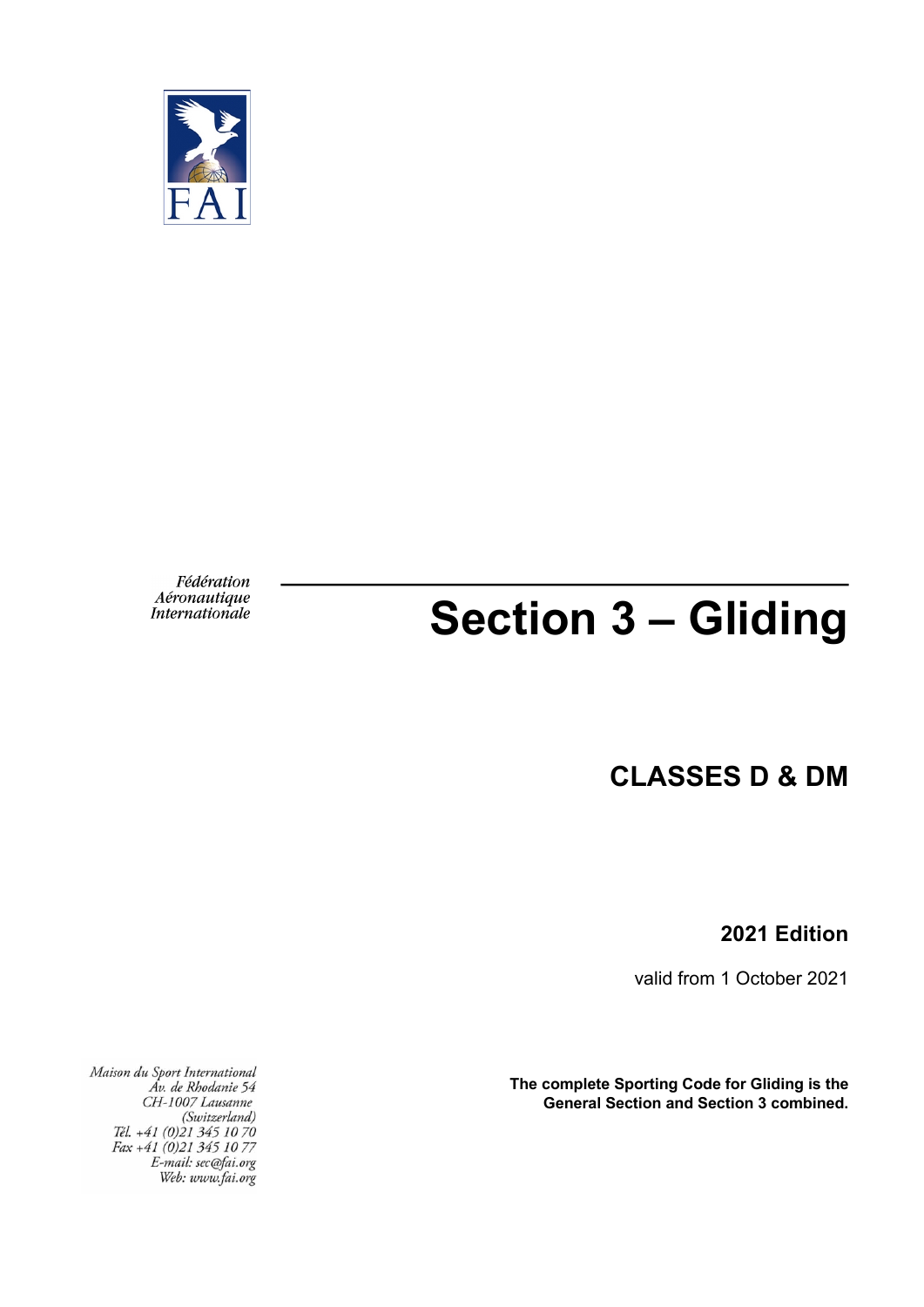### **FEDERATION AERONAUTIQUE INTERNATIONALE MSI - Avenue de Rhodanie 54 – CH-1007 Lausanne – Switzerland**

#### Copyright 2021

All rights reserved. Copyright in this document is owned by the Fédération Aéronautique Internationale (FAI). Any person acting on behalf of the FAI or one of its Members is hereby authorised to copy, print, and distribute this document, subject to the following conditions:

- **1. The document may be used for information only and may not be exploited for commercial purposes.**
- **2. Any copy of this document or portion thereof must include this copyright notice.**
- **3. Regulations applicable to air law, air traffic and control in the respective countries are reserved in any event. They must be observed and, where applicable, take precedence over any sport regulations.**

Note that any product, process or technology described in the document may be the subject of other Intellectual Property rights reserved by the Fédération Aéronautique Internationale or other entities and is not licensed hereunder.

### **Changes of note in the 2021 Sporting Code**

1.1.3 & 1.1.4 "Glider ID" defined. In the declaration content, "glider type" was changed as it was subject to misinterpretation or error.

2.3 & 2.4 Written declarations no longer allowed for Silver/Gold badge flights. Delete "written" in referenced NOTE in table of badge and record requirements.

The SC3-2020 update of 6 January 2021 added a new 3.1.9 that clarified General Section 7.6 which allows pilots to jointly claim a record on completing a simultaneously flown task.

*The most recent amendments to the rules and significant editorial changes are indicated by a vertical line to the right of any paragraph so changed. Simple editorial changes for grammar or increased clarity are not so noted.*

*Text in italic in the Code is informational, not regulatory.*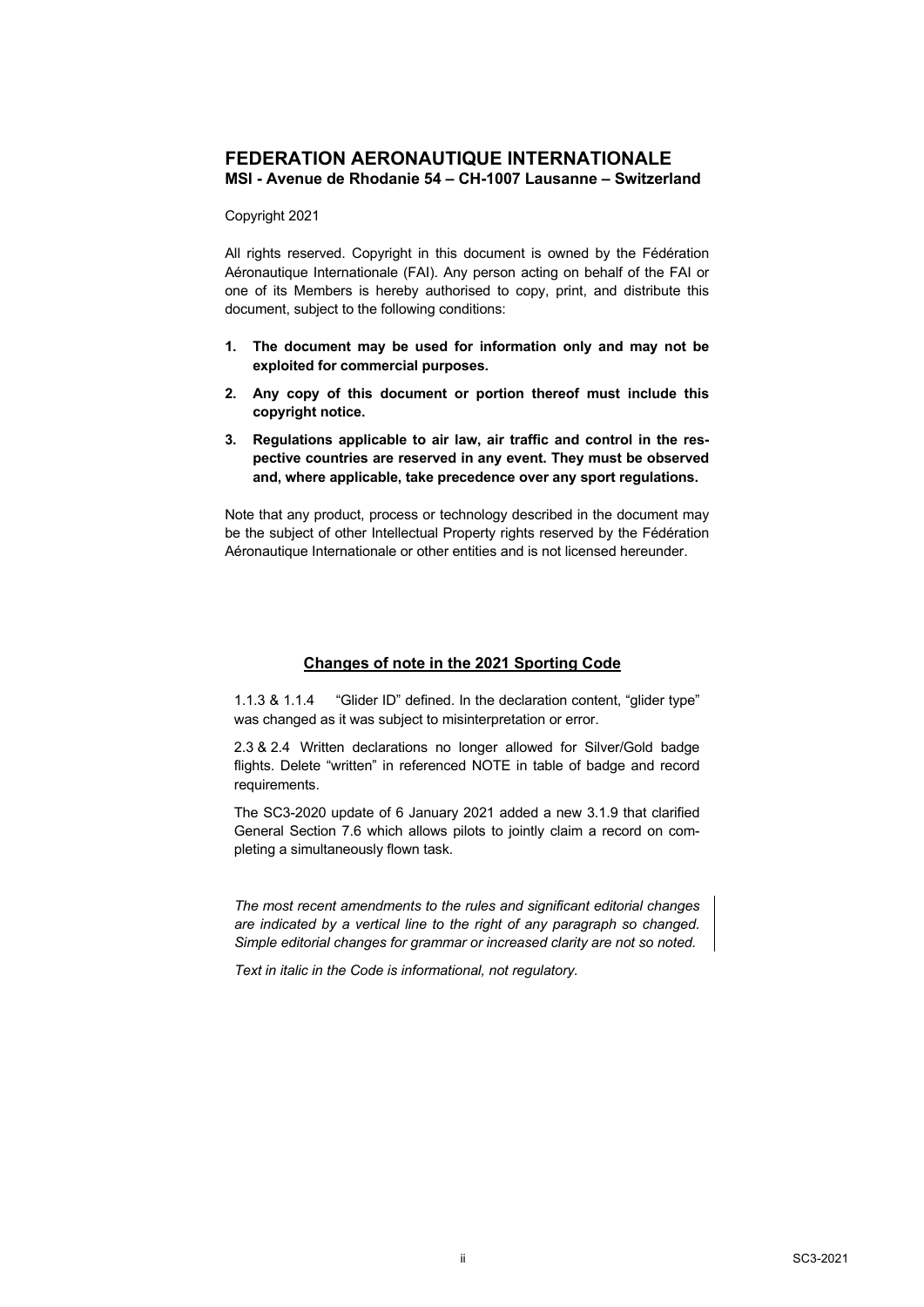### **Rights to FAI international sporting events**

All international sporting events organised wholly or partly under the rules of the Fédération Aéronautique Internationale (FAI) Sporting Code1 are termed *FAI International Sporting Events*2. Under the FAI Statutes<sup>3</sup>, FAI owns and controls all rights relating to FAI International Sporting Events. FAI Members<sup>4</sup> shall, within their national territories<sup>5</sup>, enforce FAI ownership of FAI International Sporting Events and require them to be registered in the FAI Sporting Calendar<sup>6</sup>.

An event organiser who wishes to exploit rights to any commercial activity at such events shall seek prior agreement with FAI. The rights owned by FAI which may, by agreement, be transferred to event organisers include, but are not limited to advertising at or for FAI events, use of the event name or logo for merchandising purposes and use of any sound, image, program and/or data, whether recorded electronically or otherwise or transmitted in real time. This includes specifically all rights to the use of any material, electronic or other, including software that forms part of any method or system for judging, scoring, performance evaluation or information utilised in any FAI International Sporting Event<sup>7</sup>.

Each FAI Air Sport Commission<sup>8</sup> may negotiate agreements, with FAI Members or other entities authorised by the appropriate FAI Member, for the transfer of all or parts of the rights to any FAI International Sporting Event (except World Air Games events<sup>9</sup>) in the discipline<sup>10</sup>, for which it is responsible<sup>11</sup> or waive the rights. Any such agreement or waiver, after approval by the appropriate Air Sport Commission President, shall be signed by FAI Officers<sup>12</sup>.

Any person or legal entity that accepts responsibility for organising an FAI Sporting Event, whether or not by written agreement, in doing so also accepts the proprietary rights of FAI as stated above. Where no transfer of rights has been agreed in writing. FAI shall retain all rights to the event. Regardless of any agreement or transfer of rights, FAI shall have, free of charge for its own archival and/or promotional use, full access to any sound and/or visual images of any FAI Sporting Event. The FAI also reserves the right to arrange at its own expense for any and all parts of any event to be recorded.

| 1              |                                                        |  |
|----------------|--------------------------------------------------------|--|
| $\overline{2}$ | FAI Sporting Code, Gen. Section, Chapter 4, para 4.1.2 |  |
| 3              |                                                        |  |
| 4              |                                                        |  |
| 5              |                                                        |  |
| 6              |                                                        |  |
| $\overline{7}$ |                                                        |  |
| 8              |                                                        |  |
| 9              | FAI Sporting Code, Gen. Section, Chapter 4, para 4.1.5 |  |
| 10             | FAI Sporting Code, Gen. Section, Chapter 2, para 2.2.  |  |
| 11             |                                                        |  |
| 12             |                                                        |  |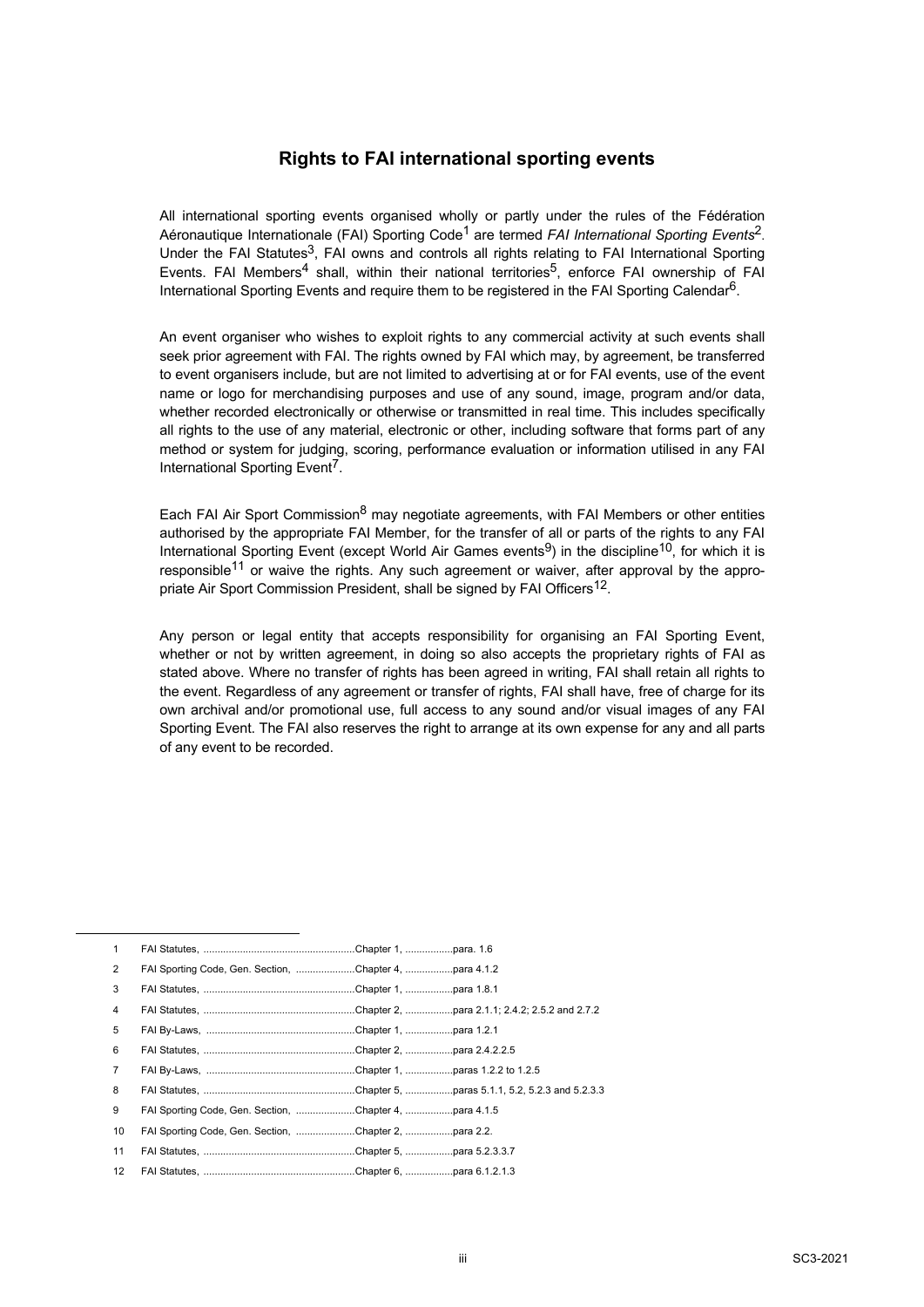### **TABLE OF CONTENTS**

### **Chapter 1 General rules and definitions**

### **Chapter 2 Badges and badge procedures**

### Chapter 3 Records and record procedures

### **Chapter 4 Official Observers and certification**

### **Chapter 5 Glider classes**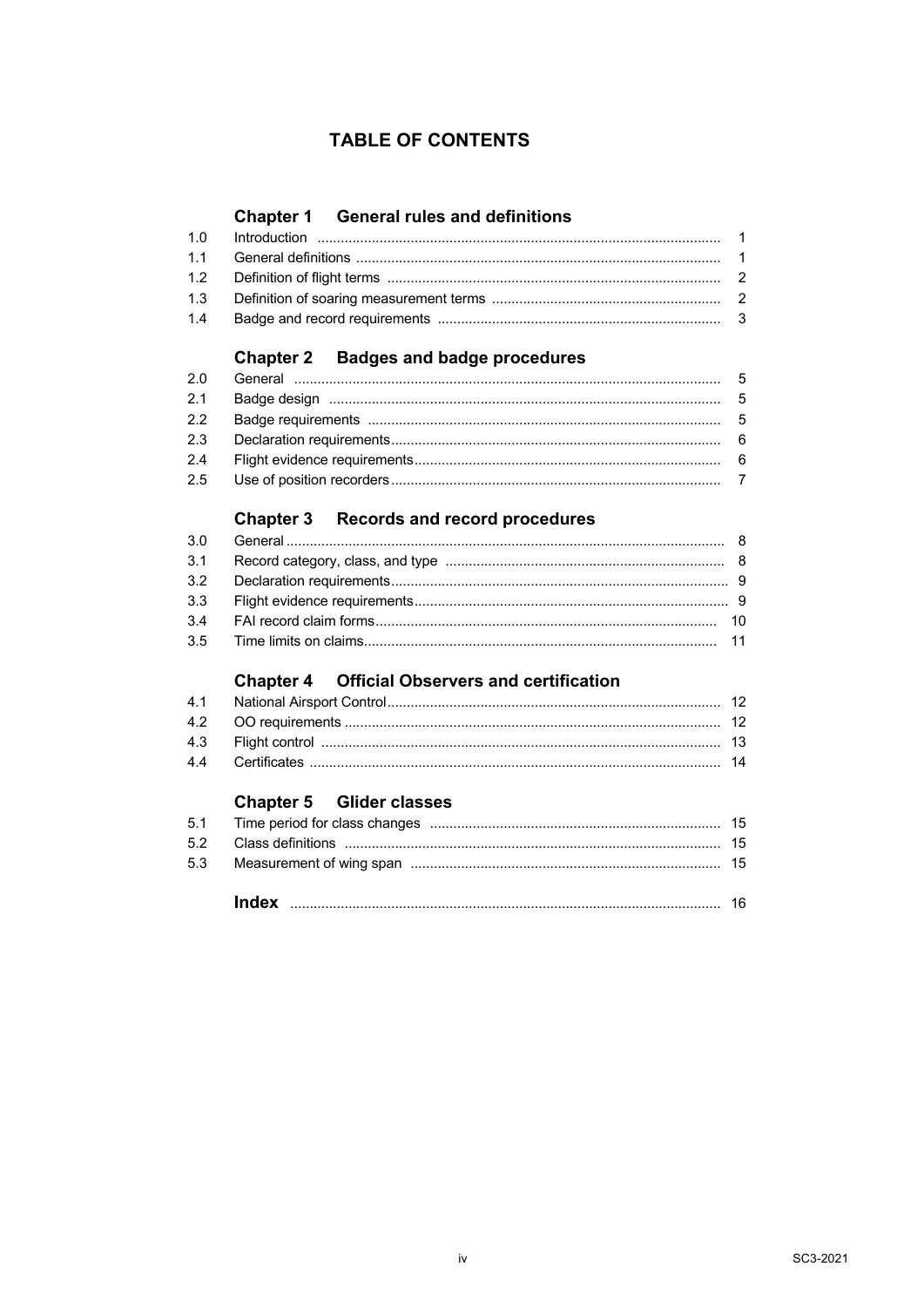# **Chapter 1 GENERAL DEFINITIONS and RULES**

### **1.0 INTRODUCTION**

- 1.0.1 The General Section (GS) of the Sporting Code contains the definitions and rules applying to all air sports. Section 3 (SC3) specifies the rules that apply to FAI badge and record flights in gliders and motor gliders. A glider is a fixed wing aerodyne capable of sustained soaring flight with no Means of Propulsion (MoP). A motor glider is a fixed wing aerodyne equipped with a MoP, capable of sustained soaring flight without thrust from the MoP. SC3 includes the following annexes:
	- a. Annex A Rules for World and Continental gliding competitions. Some competition rules are also in the General Section of the Sporting Code.
	- b. Annex B Requirements for equipment used for flight validation.
	- c. Annex C Non-regulatory guidance, methods, and sample calculations to assist Official Observers and pilots in complying with SC3.
	- d. Annex D Rules for the world ranking list of pilots in IGC sanctioned competition.

The FAI document, *"Technical Specifications for IGC-Approved GNSS Flight Recorders"* gives information for FR manufacturers.

- 1.0.2 Terms, rules, and requirements in SC3 are defined first in their most general sense, and a word or phrase in small capital letters in this chapter indicates that it has a distinct Code definition. Where an exception to a general rule exists, it is described in the Code where the exception occurs. Within the Code, "record" can apply to either or both World and Continental records according to the context.
- 1.0.3 A proposal for an amendment to the Sporting Code or its annexes must be submitted to the IGC Bureau at least six months prior to the next IGC Plenary meeting. A proposal must refer to the paragraphs affected and give reasons for the amendment. It is preferable for a proposed change to be drafted in the format of the Code.

Any substantial change is effective on 1 October following the IGC meeting at which it is approved, except that if it has flight safety implications, the Bureau may approve it prior to the IGC meeting. A simple clarification to the Code becomes effective on 1 October following approval by the Bureau. In either case, the amended Code is then placed on the FAI web site at http://www.fai.org/igc-documents – then click on *Sporting Code – Section 3: Gliding* and on *Current Sporting Code for Gliding* to see the Code and various appendices.

#### **1.1 GENERAL DEFINITIONS**

- *NATIONAL AIRSPORT* 1.1.1 The organization having administrative responsibility for a nation's sport aviation activities.<br>CONTROL (MAC) The duties of a NAC with respect to gliding are defined in 4.1 The duties of a NAC with respect to gliding are defined in 4.1.
- *OFFICIAL OBSERVER* 1.1.2 An Official Observer (OO) is the person authorized by a NAC to control flights undertaken for an FAI badge or record attempt and to control the data gathered to prove the SOARING PERFORMANCE.

*GLIDER ID* 1.1.3 The state-assigned glider registration or NAC-assigned contest ID that uniquely identifies a glider in a badge or record claim.

- *DECLARATION* 1.1.4 The pre-flight recording of pilot name(s), GLIDER ID, and any WAY POINT coordinates required by a given SOARING PERFORMANCE.
- *GNSS / GPS* 1.1.5 A Global Navigation Satellite System such as the Global Positioning System (GPS) using multiple satellites operating with receivers to record position and time data.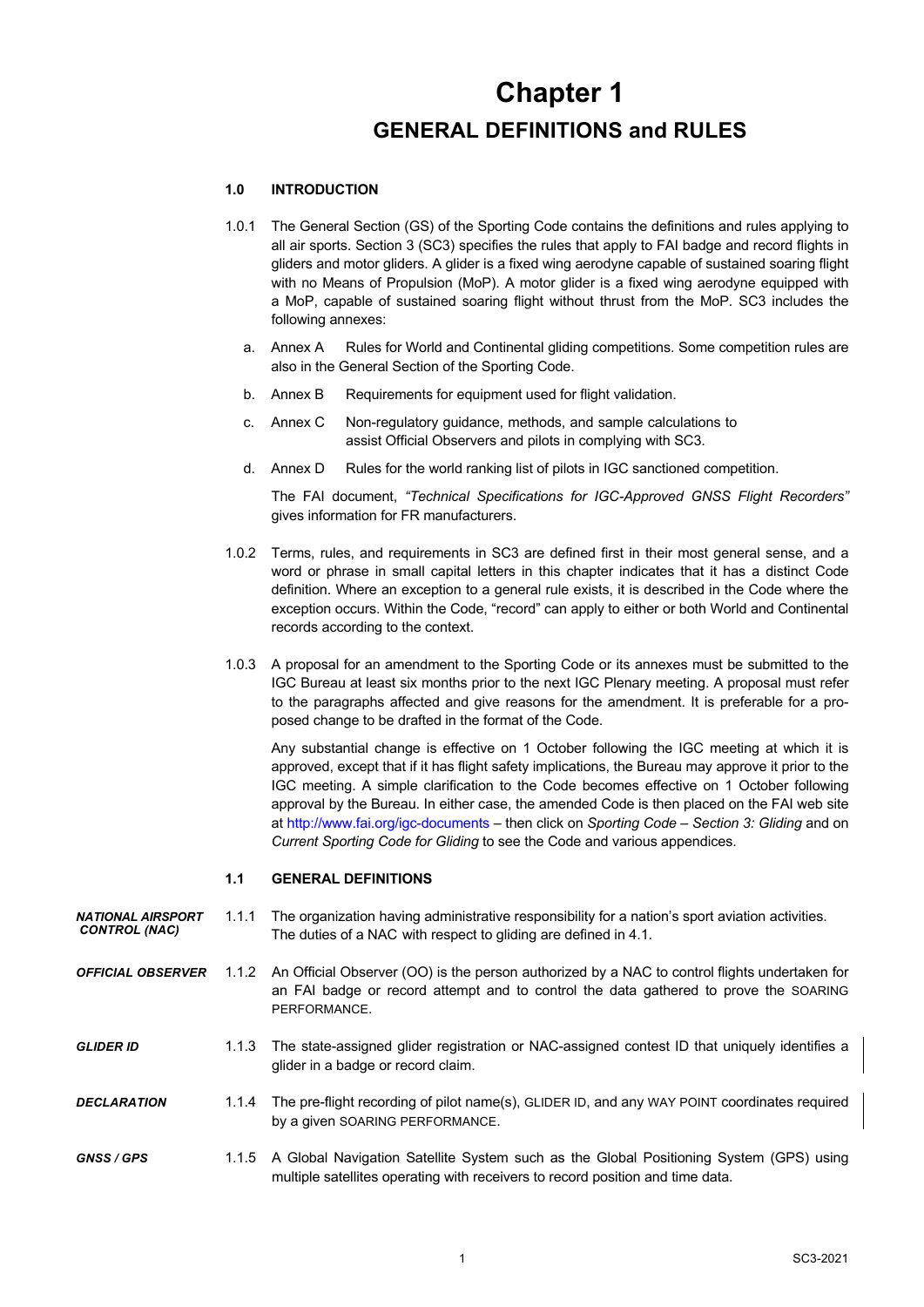| <b>FLIGHT RECORDER</b>                             | 1.1.6  | An IGC-approved device to record pressure altitude and GPS position and altitude. The<br>approval level of a given FLIGHT RECORDER (FR) specifies its use for badge and record<br>claims.                                                                                                                         |
|----------------------------------------------------|--------|-------------------------------------------------------------------------------------------------------------------------------------------------------------------------------------------------------------------------------------------------------------------------------------------------------------------|
| <b>POSITION RECORDER</b> 1.1.7                     |        | A POSITION RECORDER (PR) is a NAC-approved device to record GPS data for Silver or<br>Gold badge claims only.                                                                                                                                                                                                     |
| <b>MEANS of PROPULSION 1.1.8</b><br>(MoP) RECORDER |        | A device that records noise level or other sensor data to indicate MoP use.                                                                                                                                                                                                                                       |
|                                                    | $1.2$  | <b>DEFINITION of FLIGHT TERMS</b>                                                                                                                                                                                                                                                                                 |
| <b>SOARING</b><br><b>PERFORMANCE</b>               | 1.2.1  | The portion of a glider flight from the START POINT to the FINISH POINT.                                                                                                                                                                                                                                          |
| <b>WAY POINT</b>                                   | 1.2.2  | A point specified by a set of coordinates. A WAY POINT may be a START POINT, TURN POINT,<br>OF FINISH POINT.                                                                                                                                                                                                      |
| LEG                                                | 1.2.3  | The straight line between two successive WAY POINTS.                                                                                                                                                                                                                                                              |
| <b>COURSE</b>                                      | 1.2.4  | All the LEGS of a SOARING PERFORMANCE.                                                                                                                                                                                                                                                                            |
| <b>TURN POINT</b>                                  | 1.2.5  | A WAY POINT between two successive LEGS.                                                                                                                                                                                                                                                                          |
| <b>OBSERVATION ZONE</b>                            | 1.2.6  | The airspace a glider must enter to attain a declared TURN POINT. It is either:                                                                                                                                                                                                                                   |
|                                                    | a.     | a CYLINDER having a 500m radius and unlimited height, centered on the TURN POINT, or                                                                                                                                                                                                                              |
|                                                    | b.     | a SECTOR, a quadrant having unlimited radius and height, with its apex at the TURN<br>POINT and oriented symmetrical to and remote from the bisector of the inbound and out-<br>bound LEGS.                                                                                                                       |
| FIX                                                | 1.2.7  | A single line of recorded data from a FLIGHT RECORDER or POSITION RECORDER containing<br>the time, position and altitude of the glider. The altitude data source may be air pressure or<br>GPS height, depending on the device. A FIX does not have an OBSERVATION ZONE.                                          |
| <b>RELEASE POINT</b>                               | 1.2.8  | The WAY POINT where the glider releases or ceases using a MoP.                                                                                                                                                                                                                                                    |
| START POINT                                        | 1.2.9  | The WAY POINT that marks the beginning of a SOARING PERFORMANCE at either:                                                                                                                                                                                                                                        |
|                                                    | a.     | the RELEASE POINT, or                                                                                                                                                                                                                                                                                             |
|                                                    | b.     | declared START coordinates, or                                                                                                                                                                                                                                                                                    |
|                                                    | c.     | a FIX selected post-flight.                                                                                                                                                                                                                                                                                       |
| <b>FINISH POINT</b>                                |        | 1.2.10 The WAY POINT that marks the end of a SOARING PERFORMANCE at either:                                                                                                                                                                                                                                       |
|                                                    | a.     | where the glider comes to rest on landing, or                                                                                                                                                                                                                                                                     |
|                                                    | b.     | declared FINISH coordinates, or                                                                                                                                                                                                                                                                                   |
|                                                    | c.     | a FIX selected post-flight, or                                                                                                                                                                                                                                                                                    |
|                                                    | d.     | a FIX established by the starting of a MoP.                                                                                                                                                                                                                                                                       |
| <b>CLOSED COURSE</b>                               | 1.2.11 | A COURSE requiring the coordinates of the START POINT and FINISH POINT to be identical.                                                                                                                                                                                                                           |
|                                                    |        | <b>START &amp; FINISH LINES</b> 1.2.12 A 1 kilometre line centered on the START or FINISH POINT. In all cases, a START LINE is<br>perpendicular to the first LEG and a FINISH LINE is perpendicular to the last LEG. For a free<br>CLOSED COURSE using a START FIX, the FINISH LINE is centered on the START FIX. |
|                                                    | $1.3$  | <b>DEFINITION of SOARING MEASUREMENT TERMS</b>                                                                                                                                                                                                                                                                    |
| <i><b>START TIME</b></i><br>and ALTITUDE           | 1.3.1  | The time and altitude (MSL) at which a SOARING PERFORMANCE begins, both determined by<br>the type of SOARING PERFORMANCE and the type of START POINT claimed:                                                                                                                                                     |
|                                                    |        | When a declared START POINT is claimed. START TIME and ALTITUDE is taken at the START                                                                                                                                                                                                                             |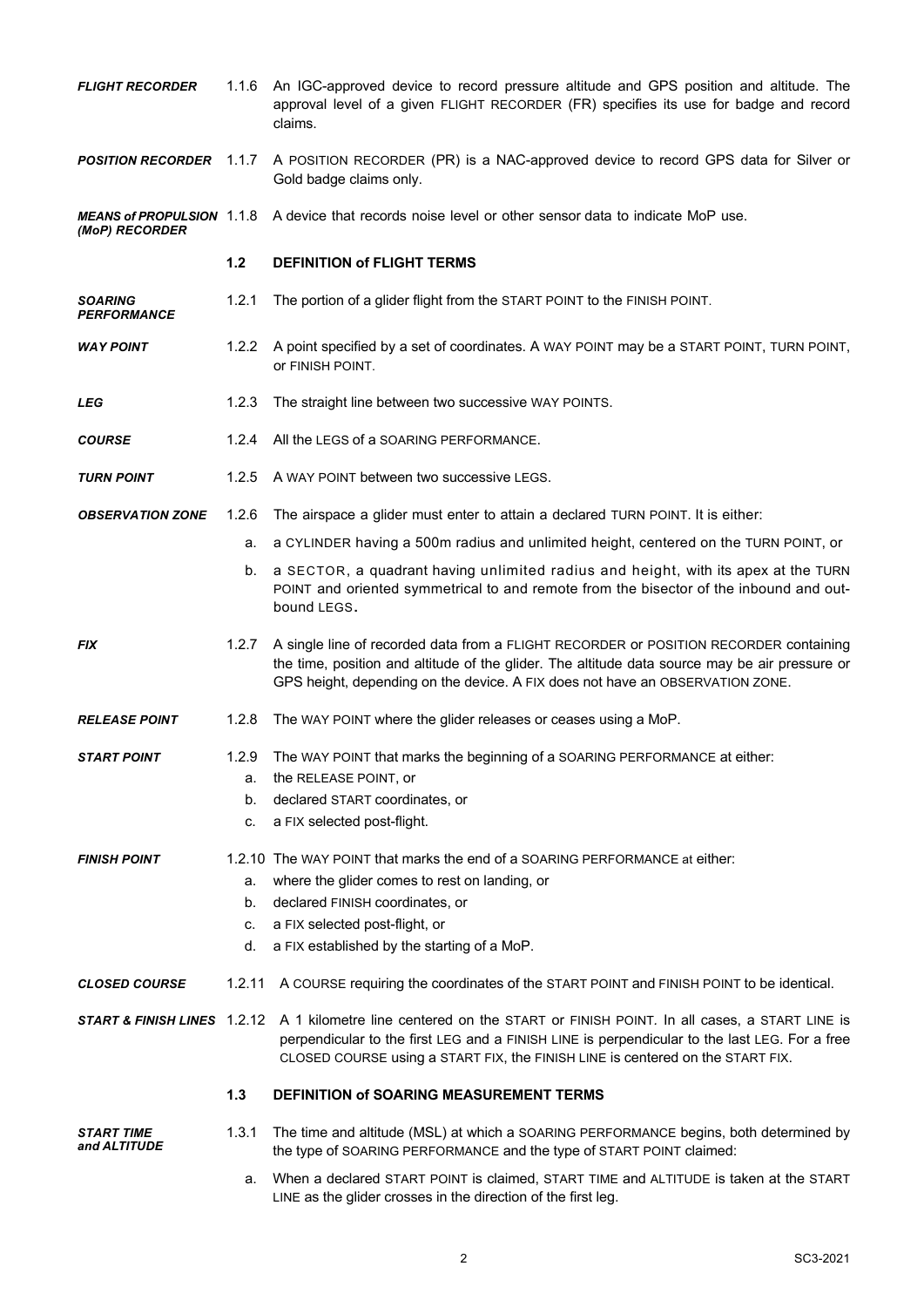b. When a declared START POINT is not claimed, START TIME and ALTITUDE is taken at the RELEASE POINT or alternately, for DURATION and FREE DISTANCE claims, at a FIX selected post-flight.

- **FINISH TIME** 1.3.2 The time and altitude (MSL) at which a SOARING PERFORMANCE ends, both determined by and **ALTITUDE** the type of SOARING PERFORMANCE and the type of FINISH POINT claimed:
	- a. For a finish at landing, FINISH TIME is the time of landing and FINISH ALTITUDE is the landing site MSL elevation.
	- b. When a declared FINISH POINT is required, and for any free CLOSED COURSE, FINISH TIME and ALTITUDE is taken at the FINISH LINE as the glider crosses in the direction of the last leg.
	- c. When a declared FINISH POINT is not required, FINISH TIME and ALTITUDE may be taken at the start of a MoP, a FIX selected as the FINISH POINT, or at time of landing, whichever occurs first.
- **DURATION** 1.3.3 The elapsed time between the START TIME and the FINISH TIME.

*LOSS OF HEIGHT* 1.3.4 The START ALTITUDE minus the FINISH ALTITUDE. Given an excess LOSS OF HEIGHT, see 2.4.4 for badge claims and 3.1.5 for record claims.

- *GAIN OF HEIGHT* 1.3.5 The recorded altitude difference between a high point and a prior low point.
- *OZ CORRECTION* 1.3.6 For each TURN POINT achieved only using the CYLINDER OBSERVATION ZONE (OZ), the OFFICIAL DISTANCE shall be decreased by 1 kilometre.
- *OFFICIAL DISTANCE* 1.3.7 The COURSE distance, less any OZ CORRECTION and/or LOSS OF HEIGHT correction. Distances are measured according to the WGS84 ellipsoid.

#### **1.4 BADGE and RECORD REQUIREMENTS**

1.4.1 **General** Electronic flight data and a DECLARATION are required except where specifically exempt. Specific SOARING PERFORMANCES place limits on given COURSES as individually defined in 2.2 for badges and 3.1.5 and 3.1.6 for records.

#### 1.4.2 **Soaring performance types**

- a. **GAIN OF HEIGHT** A SOARING PERFORMANCE conducted per 1.3.5 for a given badge (see 2.2.1c, 2.2.2c and 2.2.3c) or a record (see 3.1.7a).
- b. *ABSOLUTE ALTITUDE* A SOARING PERFORMANCE for maximum altitude (see 3.1.7b).
- c. *DURATION* A SOARING PERFORMANCE required for the Silver badge (2.2.1b) or Gold badge (2.2.2b).
- d. *STRAIGHT DISTANCE* A COURSE without TURN POINTS starting from RELEASE or a declared START POINT.
- e. *GOAL DISTANCE* A COURSE without TURN POINTS, from a declared START POINT to a declared FINISH POINT.
- f. *3 TURN POINT DIST.* A COURSE from a RELEASE POINT or a declared START POINT to any type of FINISH POINT, via one, two, or three declared TURN POINTS, which may be flown in any order.
- g. **OUT & RETURN** A CLOSED COURSE with only one declared TURN POINT.
- h. **TRIANGLE** A CLOSED COURSE via 2 or 3 declared TURN POINTS flown in the sequence declared. When 3 TURN POINTS are used, the COURSE distance is the sum of the legs between the TURN POINTS.
- i. **FREE DISTANCE** A COURSE from any START POINT to any FINISH POINT.
- j. *FREE 3TP DISTANCE* A 3 TURN POINT DISTANCE flight having FIXES for some or all WAY POINTS.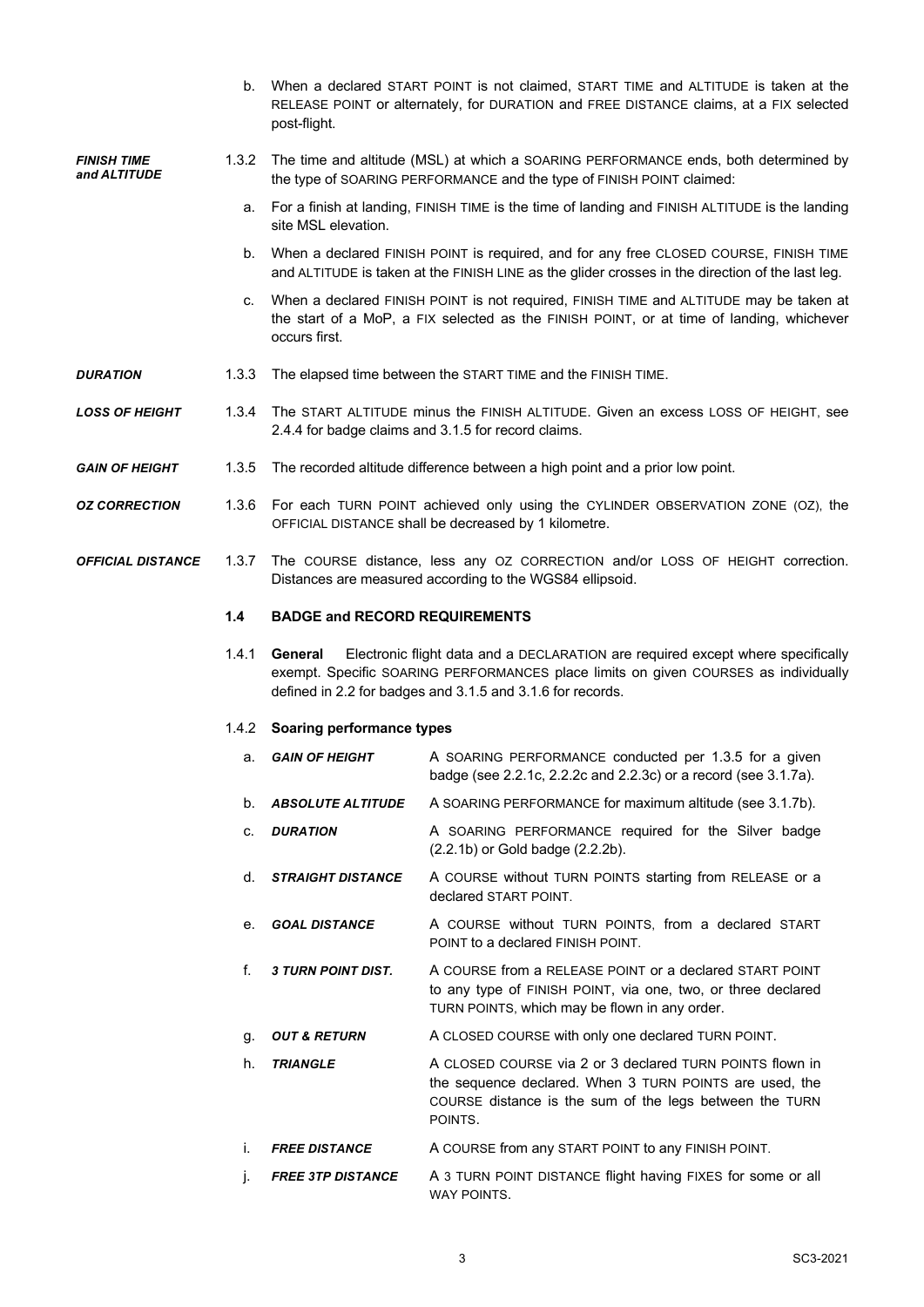- k. *FREE OUT & RETURN* An OUT & RETURN flight having FIXES for some or all WAY POINTS.
- l. *FREE TRIANGLE* A TRIANGLE flight having FIXES for some or all WAY POINTS.
- 1.4.3 **Multiple use of way points** If a WAY POINT is to be used twice it must be listed twice in the declaration. A TURN POINT can have the same coordinates as the START or FINISH POINT.

### **1.4.4 Table of badge and record requirements**

|                               |                    |                   |                                   | Max # of<br><b>TPs</b> |              | <b>Start alternatives</b> |            |                      | <b>Finish alternatives</b> |            |                       |   |      |             |   |   |           |           |                |   |           |           |
|-------------------------------|--------------------|-------------------|-----------------------------------|------------------------|--------------|---------------------------|------------|----------------------|----------------------------|------------|-----------------------|---|------|-------------|---|---|-----------|-----------|----------------|---|-----------|-----------|
| <b>Soaring</b><br>performance | SC <sub>3</sub>    | Use               | Declar-<br>ation                  | declared               | claimed      | Release                   | <b>Fix</b> | <b>Start</b><br>line | Land                       | <b>Fix</b> | <b>Finish</b><br>line |   |      |             |   |   |           |           |                |   |           |           |
| <b>Gain of Height</b>         | 1.4.2a             | Badge /<br>Record | Yes<br>see 1.1.4                  |                        | n/a          | <b>OK</b>                 | n/a        | n/a                  |                            | <b>OK</b>  |                       |   |      |             |   |   |           |           |                |   |           |           |
| <b>Absolute Altitude</b>      | 1.4.2 <sub>b</sub> | Record<br>only    |                                   |                        | n/a          | <b>OK</b>                 | n/a        | n/a                  |                            | <b>OK</b>  |                       |   |      |             |   |   |           |           |                |   |           |           |
| <b>Duration</b>               | 1.4.2c             | Badge             | see 2.4.1                         | n/a                    |              |                           | OK         |                      |                            | <b>OK</b>  |                       |   |      |             |   |   |           |           |                |   |           |           |
| Straight Distance (1)         | 1.4.2d             | only              | Yes                               | 3                      | $\Omega$     | <b>OK</b>                 | <b>No</b>  | <b>OK</b>            |                            | <b>OK</b>  |                       |   |      |             |   |   |           |           |                |   |           |           |
| <b>Goal Distance</b>          | 1.4.2e             |                   | see 1.1.4                         | 0                      | $\Omega$     | <b>No</b>                 | <b>No</b>  | required             | <b>No</b>                  | <b>No</b>  | required              |   |      |             |   |   |           |           |                |   |           |           |
| <b>3TP Distance</b>           | 1.4.2f             |                   |                                   |                        |              | Badge                     |            |                      |                            |            |                       |   | with | coordinates | 3 | 3 | <b>OK</b> | <b>No</b> | <b>OK</b>      |   | <b>OK</b> |           |
| O&R Distance <sup>(2)</sup>   | 1.4.2g             | or<br>Record      | for each<br>declared<br>way point |                        |              |                           |            |                      |                            |            | $\mathbf{1}$          | 1 |      |             |   |   |           |           |                |   |           |           |
| Triangle (2TP) Dist. (2)      | 1.4.2h             |                   |                                   |                        |              |                           |            |                      |                            |            |                       |   |      |             |   |   |           |           | $\overline{2}$ | 2 | <b>No</b> | <b>No</b> |
| Triangle (3TP) Dist. (2)      |                    |                   |                                   | 3                      | 3            |                           |            |                      |                            |            |                       |   |      |             |   |   |           |           |                |   |           |           |
| <b>Free Distance</b>          | 1.4.2i<br>Yes      |                   |                                   | $\Omega$               |              |                           |            |                      |                            |            |                       |   |      |             |   |   |           |           |                |   |           |           |
| <b>Free 3TP Distance</b>      | 1.4.2j             | Record            | see 1.1.4                         |                        | 3            | OK                        |            |                      |                            |            | OK                    |   |      |             |   |   |           |           |                |   |           |           |
| <b>Free O&amp;R Distance</b>  | 1.4.2k             | only              | declared                          | n/a                    | $\mathbf{1}$ |                           |            |                      |                            |            | required              |   |      |             |   |   |           |           |                |   |           |           |
| <b>Free Triangle Distance</b> | 1.4.21             |                   | way points<br>optional            |                        | 3            | OK                        |            |                      | <b>No</b><br><b>No</b>     | (3)        |                       |   |      |             |   |   |           |           |                |   |           |           |

*(1) The start point and its coordinates must be listed in the declaration unless the release is used.*

*(2) All requirements are equally applicable to out-&-return and triangle speed records.*

*(3) When a free closed course start is claimed at a start fix, that fix becomes the center of the finish line.*

### **NOTES**

- *• n/a – indicates a requirement not applicable to this soaring performance.*
- *• Internet declarations are options for Silver and Gold badge claims only.*
- *• Silver distance requires a finish fix at least 50 km from release and the launch point, and may be done as part of ANY soaring performance.*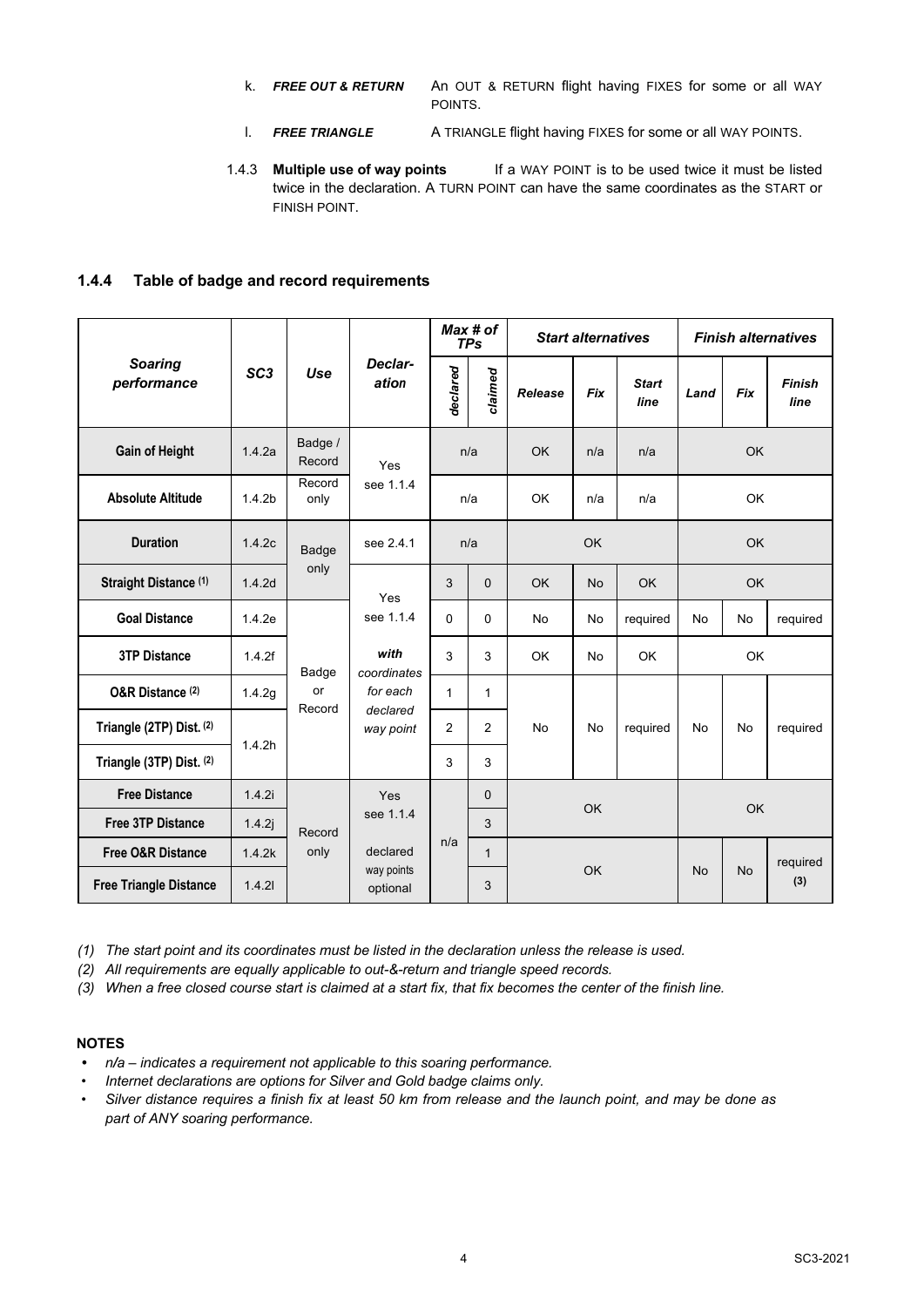# **Chapter 2 BADGES and BADGE PROCEDURES**

*See Annex C for examples of ways and means by which badges may be verified, such as the calculation of distances, and FR or PR data analysis methods.*

### **2.0 GENERAL**

- a. The FAI Silver, Gold, and Diamond badge flights and the Diploma flights are a set of international soaring achievement standards. They are awarded by each NAC, who shall maintain a register of the flights it has validated, retaining the pilot's name, nationality, and the dates and details of each soaring performance.
- b. Regardless of the number of flight recorders and/or position recorders carried in the glider, only those selected by the pilot before take-off and inspected (i.e. controlled) by an Official Observer (OO) shall be used for flight claim evidence. All further references to FRs or PRs in Chapter 2 and 4 for badge claims apply to those so controlled.
- c. In order to claim a badge achieved during a competition flight, the requirements of the Code must be fulfilled regardless of the regulations of that competition.
- d. For all badge flights, the pilot must be alone in the glider.

#### **2.1 BADGE DESIGN**





 **Silver Badge Gold Badge Three Diamonds 750+ km Badges** (1,2 Diamonds similar) 1000 km shown,

others similar

### **2.2 BADGE REQUIREMENTS**

| 2.2.1 | <b>Silver Badge</b>    | The Silver badge is achieved on completing these soaring performances:                                                                                                                           |
|-------|------------------------|--------------------------------------------------------------------------------------------------------------------------------------------------------------------------------------------------|
| a.    | <b>SILVER DISTANCE</b> | A straight distance flight from a start at release to a finish fix located at<br>least 50 km from release and at least 50 km from the fix recorded at the<br>beginning of the take-off roll.     |
|       |                        | Silver distance and any longer declared distance may both be claimed for<br>the same flight. The Silver distance should be flown without guidance from<br>another pilot. See SC3C-2.3.           |
| b.    | <b>SILVER DURATION</b> | A duration flight of at least 5 hours.                                                                                                                                                           |
| c.    | <b>SILVER HEIGHT</b>   | A gain of height of at least 1000 metres.                                                                                                                                                        |
| 2.2.2 | <b>Gold Badge</b>      | The Gold badge is achieved on completing these soaring performances:                                                                                                                             |
| a.    | <b>GOLD DISTANCE</b>   | A distance flight of at least 300 kilometres as defined in 1.4.2d to 1.4.2h.                                                                                                                     |
| b.    | <b>GOLD DURATION</b>   | A duration flight of at least 5 hours.                                                                                                                                                           |
| c.    | <b>GOLD HEIGHT</b>     | A gain of height of at least 3000 metres.                                                                                                                                                        |
| 2.2.3 | <b>Diamonds</b>        | There are three Diamond tasks, with each completed Diamond mounted on<br>the Silver or Gold badge. Each Diamond is achieved separately by com-<br>pleting one of the soaring performances below: |
| a.    | <b>DIAMOND GOAL</b>    | A distance flight of at least 300 kilometres over an out-and-return (1.4.2g)<br>or triangle (1.4.2h) course. There is no restriction on the triangle geometry.                                   |
| b.    | DIAMOND DISTANCE       | A distance flight of at least 500 kilometres as defined in 1.4.2d to 1.4.2h.                                                                                                                     |
| c.    | <b>DIAMOND HEIGHT</b>  | A gain of height of at least 5000 metres.                                                                                                                                                        |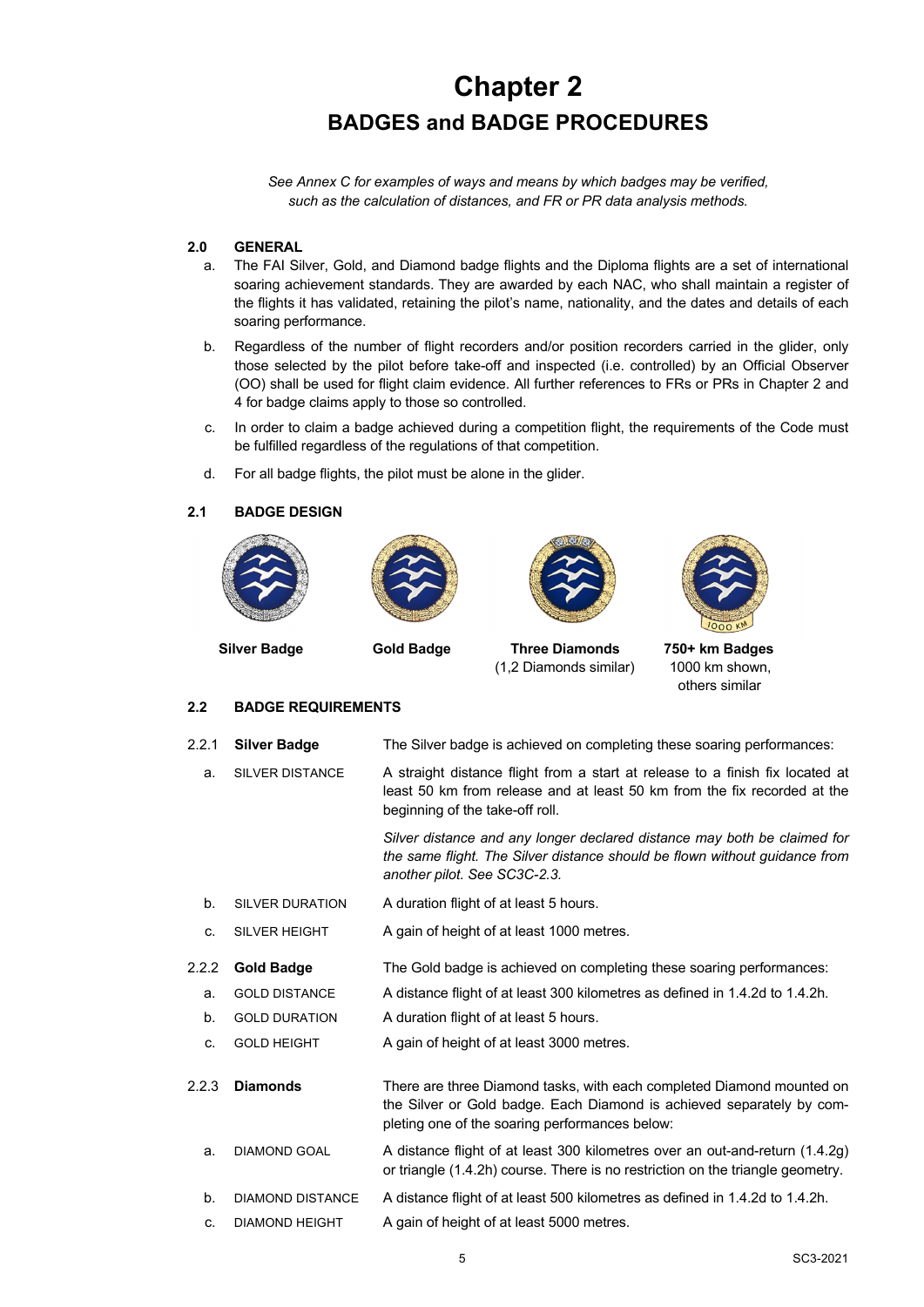- 2.2.4 **FAI Diploma flights** FAI Diploma flights begin with a minimum distance of 750 km and increase in 250 km increments. They may use any course defined in 1.4.2d through 1.4.2h. A Diploma is awarded once only for the incremental distance immediately less than the distance flown.
- 2.2.5 **Diamond and Diploma badge registration** On completion of all three Diamonds or any Diploma flight, the NAC shall provide the information held in its national register per 2.0a to the FAI at record@fai.org. In turn, the FAI will enter the name of the pilot in an international register, and award the pilot a Diploma to recognise these flights.
- 2.2.6 **Control and allowed use of FRs & PRs** The OO shall provide control (2.0b) by noting the type and serial number of each FR and PR, and inspect its installation as described in its approval document. In addition:
	- a. Silver or Gold claims must be recorded either by an FR approved to Levels 1, 2, or 3, or by a PR approved by the "controlling NAC" as in 2.6.
	- b. Diamond claims require an FR approved by GFAC to Levels 1, 2, or 3.
	- c. Diploma flights require an FR approved by GFAC to Levels 1 or 2.

### **2.3 DECLARATION REQUIREMENTS**

All badge claims recorded by FR or PR require a declaration per 1.1.4 with the exception of the 5-hour duration flight for Silver/Gold flights (4.3.2 refers). For any distance claim other than Straight Distance from release, the declaration shall also include a list of way point coordinates. The declaration must be identical in every FR and/or PR used, with the exception stated in 2.3b.

- a. An internet declaration, where NAC-approved, is an option for Silver or Gold flights recorded by an NAC-approved PR or an IGC-approved FR, and supersedes any earlier FR or PR recorded declaration. Along with the content specified in 1.1.4, it must include the OO name(s), and the type and serial number of each FR or PR used. A hard copy of all internet declarations made for a given flight shall be submitted with claim material.
- b. Any error in the declaration will invalidate a Diamond or Diploma claim. If the data file for a Silver or Gold flight recorded by any FR or PR omits or has the incorrect pilot name or glider ID, an OO correction certificate (4.4.2c) may be submitted with the claim.
- c. Diamond and Diploma flights require an FR-generated declaration and if multiple FRs are used, the declaration in each FR must be identical for a claim to be valid.

*SC3C-2.6 has general notes on declarations and SC3C-6.4 on the declaration format as it appears in an .igc file. Consult the FR user manual for the method an FR uses to record the declaration date and time.*

### **2.4 FLIGHT EVIDENCE REQUIREMENTS**

The OO certifying the claim for NAC action shall follow 4.3.1 to 4.3.5, and 4.4.1.

- a. For Altitude Gain, Silver/Gold Duration, and Silver/Gold Distance claims, one .igc file from a controlled FR or PR may be selected for analysis, supplemented by the file from another device if substantial recording gaps are found. If both a FR and a PR were used for a flight, the FR files should be used for analysis first.
- b. If an internet declaration was used (when allowed by a controlling NAC), a copy shall be attached to the claim.
- c. For Diamond Goal, Diamond Distance, and Diploma claims, the .igc files from every FR used shall be submitted.
- 2.4.1 **Time evidence** The data sampling rate in each FR or PR used must be set to at least once per minute. The 5-hour duration task may be flown with no FR or PR if it is under the continual attention of an OO, who shall control the flight as given in 4.3.2.
- 2.4.2 **Position evidence** Position data may be recorded by an FR or a PR for Silver or Gold badge flights. An FR must be used for Diamond and Diploma flights.
	- a. RELEASE POINT The release point (or MoP stop) shall be taken from the recorded in-flight data. If a MoP is not being used, as soon as possible after release the pilot should descend or make a steep turn so the data clearly indicates the release point. The release point shall be taken at the start of this descent or turn (see SC3C-10.8b).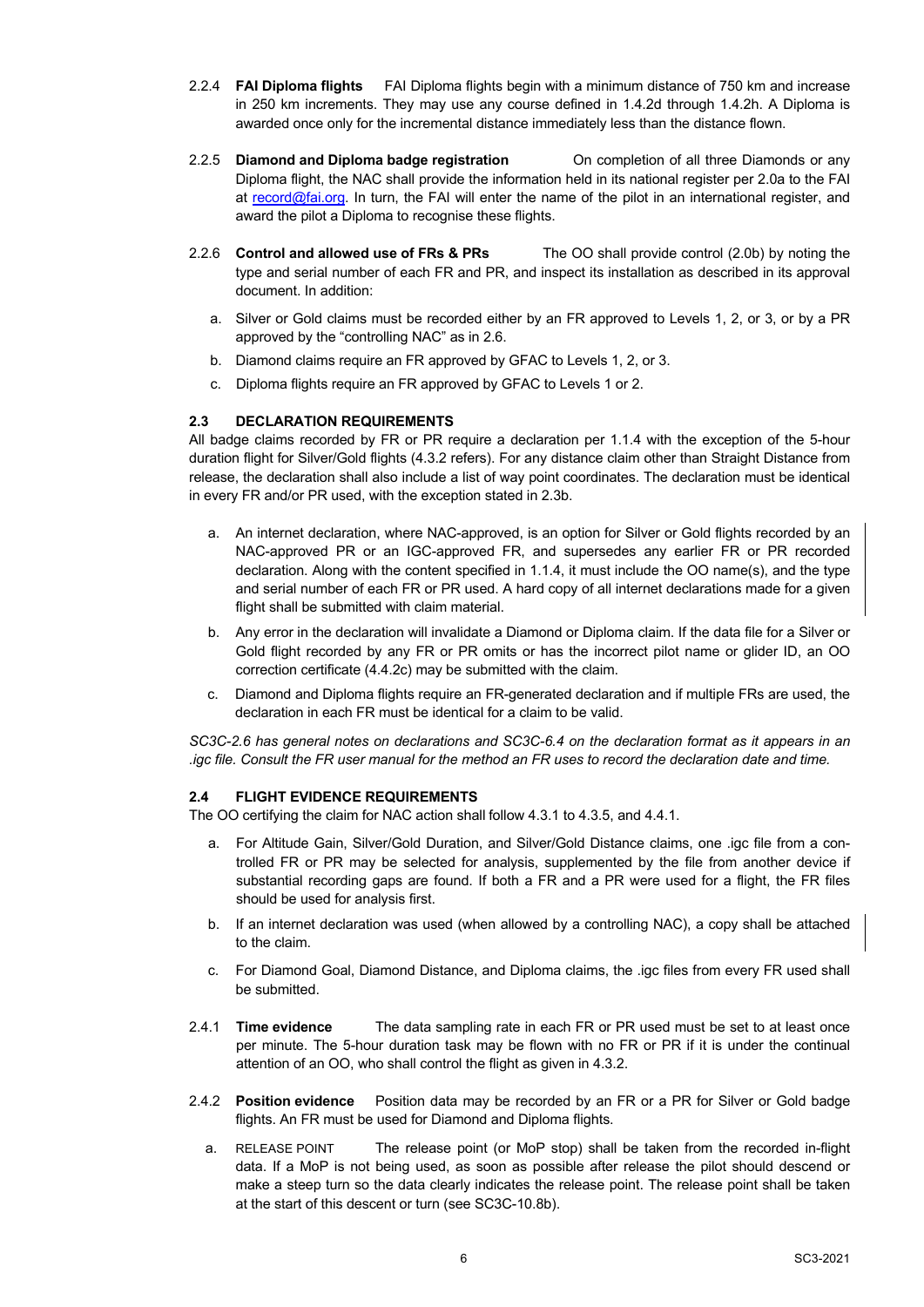- b. START/FINISH LINE Where a start line and/or finish line is required, position data from a FR or PR must show that the glider crossed it as required by 1.3.1.
- c. TURN POINTS ACHIEVED Position evidence from a FR or PR must show that a fix was recorded within the OZ or a straight line between consecutive fixes passes through the OZ.
- d. FINISH FIX The position of a finish fix shall be taken from the GPS data.
- 2.4.3 **Altitude evidence** GPS altitudes use the WGS84 Ellipsoid as the GPS altitude zero datum.
	- a. A copy of the calibration certificate of each FR used shall be submitted with the claim. The pressure altitude evidence is to be corrected using the calibration chart data when the precise altitude is critical to the claim (see 4.3.4c).
	- b. The altitude at which a glider crosses a start or finish line is determined by linear interpolation between the altitude at the last fix before crossing and the first fix after crossing.
	- c. If PR barometric data is not available or the FR calibration period has lapsed, GPS height data may be used for Silver and Gold claims, provided that a 100 metre error margin is applied to all pressure height requirements of the Code (example: the gain of height is at least 1100 metres for Silver altitude). *An example is given in SC3C-3.3.*
- 2.4.4 **Loss of height limits** For distances greater than 100 kilometres where the LoH exceeds 1000m using barometric data or 900m using GPS height data, an adjustment of 100 times the excess LoH shall be subtracted from the length of the course. For distances of 100 kilometres or less, the flight is invalid if the LoH exceeds 1% of the distance using barometric data or [1% of course distance less 100m] using GPS height data.
- 2.4.5 **Flight continuity** The FR or PR data must show there was no intermediate landing by the glider and a MoP was not used during the soaring performance. An interruption in altitude data will not compromise proof of flight continuity provided that the OO and NAC are convinced that no critical data is missing and the evidence remains indisputable. Evidence of flight continuity can also be assessed from a time plot of the GPS height data.
- 2.4.6 **Barometric calibration period** The barometric recording function of a FR, or a PR (if incorporated), shall be calibrated within 5 years prior to the flight *or* within 2 months after the flight.
- 2.4.7 **MoP evidence** The OO shall consult the approval document for each device recording MoP data and certify the means used to determine that a MoP was not used during the soaring performance.

### **2.5 THE USE OF POSITION RECORDERS**

- a. Many GPS devices can record the coordinates of their position. If this data can be transferred in the format of an .igc file, NACs may allow these position recorders (PRs) to be used to validate the horizontal position of the glider for Silver or Gold badge flights. Altitude evidence may also be certified subject to the restriction given in 2.4.
- b. NACs shall approve the specific types of PRs for use within their area of responsibility and to maintain a current list of them. A specimen PR-approval document is on the IGC web site and should be used as a basis, modified with the characteristics of the PR concerned. Approval documents for PRs that comply with the Sporting Code will be posted on the IGC website by GFAC.
- c. NACs should consult GFAC for advice prior to beginning the approval process for a given PR as there may be known problems with it or it may have been found to not comply with IGC rules and procedures. Guidance on PR operation and the approval process is given in SC3C-6.2 and 6.3.
- d. Flight recorders that have lost their IGC approval may, with NAC approval, be suitable to use as PRs if the requirements in 2.5e and 2.5f are met.
- e. Any PR that can produce estimated fixes by averaging or predicting based on past fixes is acceptable only if the estimation function is disabled. The OO must supervise the disabling process or verify that it was completed before flight and certify that this was done.
- f. Data transferred from the PR must be converted as closely as possible to the .igc format. Any transfer and conversion program should be approved by the NAC and include a means of identifying any change to the .igc file made after the initial transfer.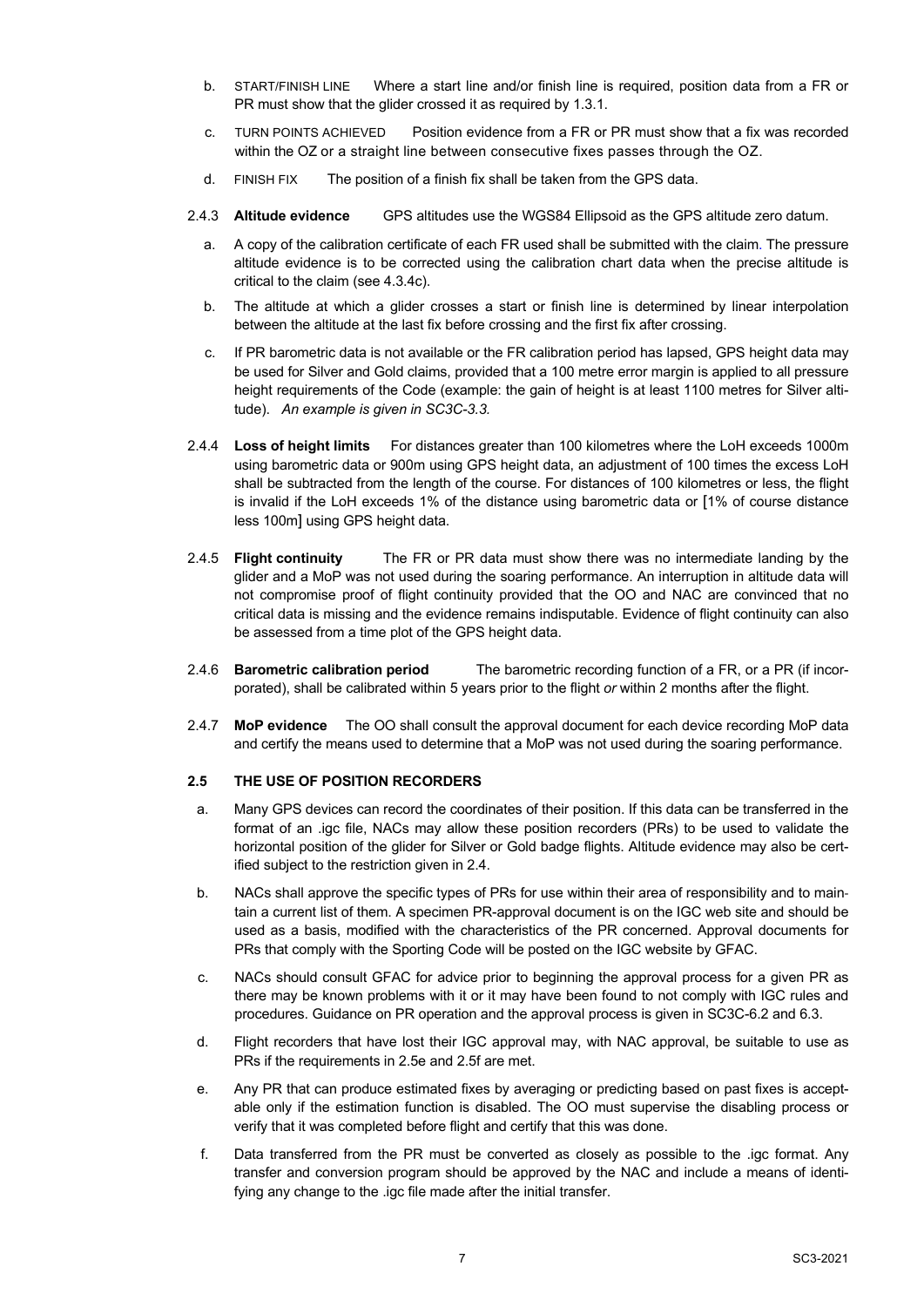# **Chapter 3 RECORDS and RECORD PROCEDURES**

*This chapter defines the record types and the evidence, measurements and calculations required to verify them. Annex C provides examples of the means by which this may be done.*

### **3.0 GENERAL**

- a. The pilot must possess a valid FAI Sporting Licence issued by their NAC or the FAI (GS-3.1).
- b. A World or Continental record claim must be examined by the organising NAC to see that it complies with the Sporting Code before forwarding it to the FAI. *Note: National records are controlled by each NAC and can differ from or be additional to World or Continental records.*
- c. The Continental regions defined in GS-2.5 will be used, with the exception that the part of Russia east of the 61 degree meridian will be assigned to Asia. A flight that crosses the border between Continental regions will be credited to the region in which the flight started.
- d. Regardless of the number of FRs on board, only those approved for records and selected by the pilot before take-off and inspected (i.e. controlled) by an OO shall be used for flight claim evidence in Chapter 3 and 4. All further references to FRs in this chapter apply to those so controlled.
- e. In order to claim a record achieved during a competition flight, the requirements of the Code must be fulfilled regardless of the regulations of that competition.
- f. A record claim shall fail should any person involved in the claim alter, conceal, or in any other way misrepresent the evidence with the intent to deceive. The FAI will withdraw the Sporting Licences of those guilty of the fraud and may cancel permanently or for a period of time any other award, record, title, etc. it has conferred. A NAC may be asked to cancel the appointment of the OO(s) involved where appropriate (see 4.2.2).

### **3.1 RECORD CATEGORY, CLASS, and TYPE**

Record category relates to the pilot, record class to the glider used, and record type to the soaring performance claimed. When a new record class or type is created, a minimum performance level may be set by the IGC and published on the FAI web site.

- 3.1.1 **Pilot category** General category includes any pilot. In the Female category, all persons aboard the glider must be female.
- 3.1.2 **Record class** The OO shall certify that the glider used for a record flight complies with the requirements for the class rules of the record classification involved and shall certify any wing span measurement required per 5.3. FAI Class D glider records are in the following classes:
	- a. OPEN (DO) any glider.
	- b. 15 METRE (D15) any glider with a wingspan not exceeding 15,000 mm.
	- c. 13.5 METRE (D13) any glider with a wingspan not exceeding 13,500 mm.

d. ULTRALIGHT (DU) any glider with a take-off mass not exceeding 220 kg. (A MICROLIFT glider is an ULTRALIGHT with a wing loading not exceeding 18 kg/m<sup>2</sup>. It does not have separate records).

#### 3.1.3 **Multi-place gliders**

- a. When a multi-place glider is being used, all flight crew must be identified in the declaration, be named in full on the claim form, and be at least 14 years old. Only flight crew possessing a valid Sporting Licence will be named in the FAI records register.
- b. When the pilot and flight crew claim a World or Continental record using a multi-place glider, they may act as a team. Each crew member must hold a Sporting Licence, and the claim will be registered to the named pilot-in-command.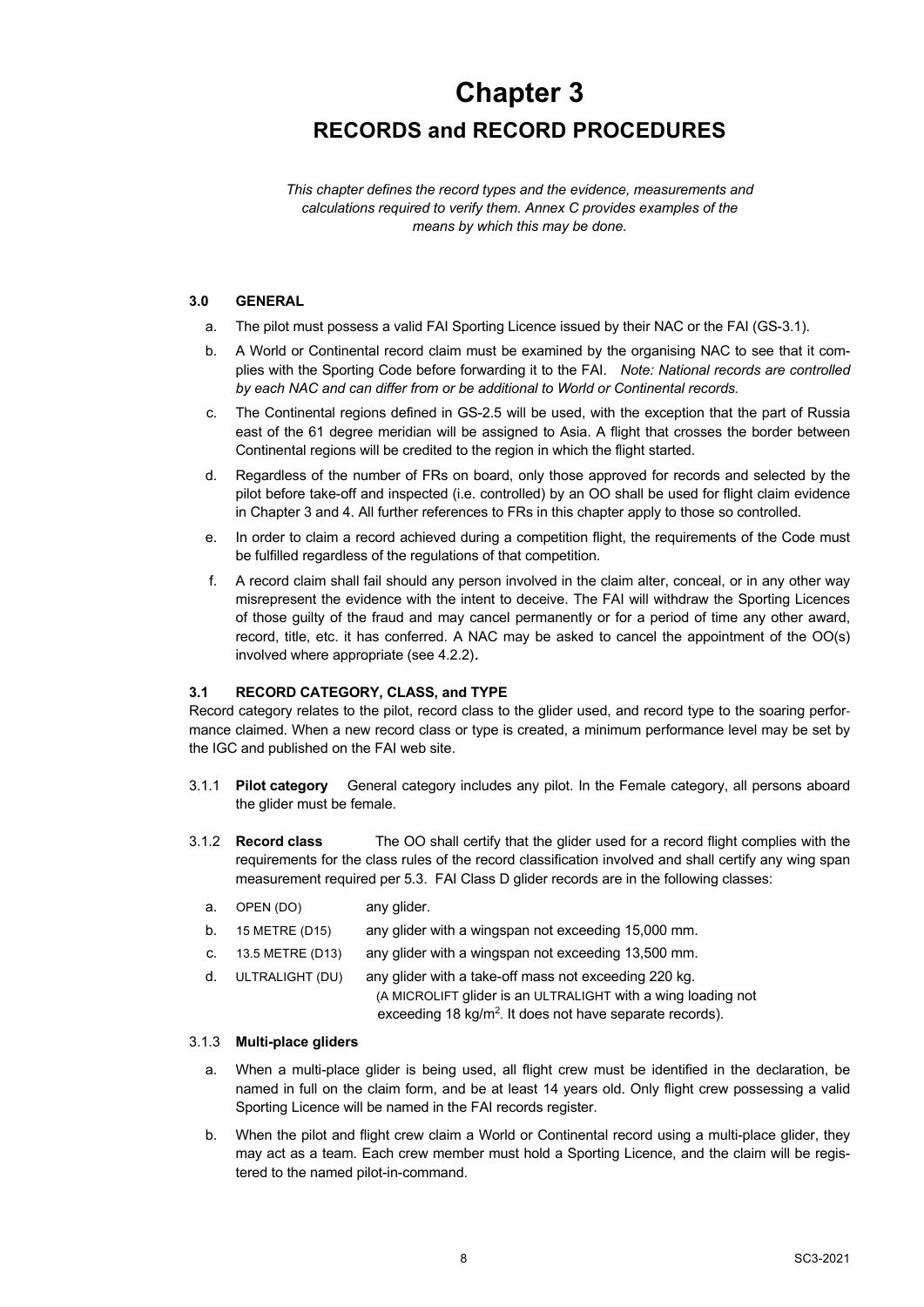3.1.4 **Record designation** Glider records are designated by code letters starting with the FAI code letter for gliders (D), then the glider class, and finally the pilot category (general or female):

| a.      | Open Class glider records       |      | designated by adding the letter O  |
|---------|---------------------------------|------|------------------------------------|
| b.      | 15m Class glider records        |      | designated by adding the number 15 |
| C.      | 13.5m Class glider records      |      | designated by adding the number 13 |
| $d_{-}$ | Ultralight Class glider records |      | designated by adding the letter U  |
| е.      | General pilot category          |      | designated by the letter G.        |
| f.      | Female pilot category           |      | designated by the letter F.        |
|         | Example:                        | D13F | Gliding, 13.5 metre class, Female  |

3.1.5 **Distance records** A new record claim must exceed the current value by 1 km. If the loss of height (LoH) between the start point and the finish point is greater than 1000 metres, the achieved distance shall be reduced by *100(LoH – 1000m)* metres to give the official distance.

- a. Goal distance Declared start and finish point with no turn points (TPs).
- b. Free distance Any start point and finish point with no TPs.
- c. Out-and-return distance Closed course with declared start/finish and only 1 TP declared.
- d. Free Out-and-return dist. Closed course with 1 TP selected from a position fix.
- e. 3 TP distance Release or declared start point to any finish, via 1 to 3 declared TPs.
- f. Free 3 TP distance Start, finish, and 1 to 3 TPs selected from position fixes.
- g. Triangle distance Closed course, declared start/finish with 2 or 3 declared TPs.
- h. Free triangle distance Closed course with 2 or 3 TPs selected from position fixes.

3.1.6 **Speed records** A new record claim must exceed the current value by 1 km/h. A loss of height between the start point and finish point greater than 1000 metres will invalidate the claim.

- a. Out & Return speed Course as in 3.1.5c with a distance of 500 km or multiples of 500 km.
- b. Triangle speed Course as in 3.1.5g with distances of 100, 300, 500, 750, 1250 km, or greater multiples of 500 km. A record may be claimed for the declared course and any shorter triangle in compliance with the applicable triangle geometry requirements in 3.1.8.
- 3.1.7 **Altitude records** A new record claim must exceed the current value by 1% for altitude using pressure data or 150m using GPS data. Altitude records are limited to Open class gliders.
	- a. Gain of Height See 1.3.5.
	- b. Absolute altitude A gain of height of at least 5000m over the start altitude is required.
- 3.1.8 **Triangle geometry** For triangle and free triangle courses shorter than 750 km, no leg may have a length of less than 28% of the course distance. For courses of 750 km or more, the length of each leg shall be 25% to 45% of the course distance.
- 3.1.9 **Simultaneous records** A joint record claim (per the General Section 7.6) can be registered if more than one claimant, having declared the same task with an identical Official Distance (SC3- 1.3.7), achieves exactly the same soaring performance. This is only applicable to Goal Distance (SC3-3.1.5a), Out- and-Return Distance (SC3-3.1.5c) and Triangle Distance (SC3-3.1.5g) records.

#### **3.2 DECLARATION REQUIREMENTS**

Record flights require a declaration recorded in a Level 1 "all flights" FR per 1.1.4, and any error in the declaration will invalidate the claim. A multi-place glider declaration shall include the name of the co-pilot. When multiple FRs are used, the declarations in each must be identical for a claim to be valid.

*Note: SC3C-2.6 has general notes on declarations and 6.4 on the declaration format as it appears in an .igc file. Consult the FR user manual for the method an FR uses to record the declaration date and time.*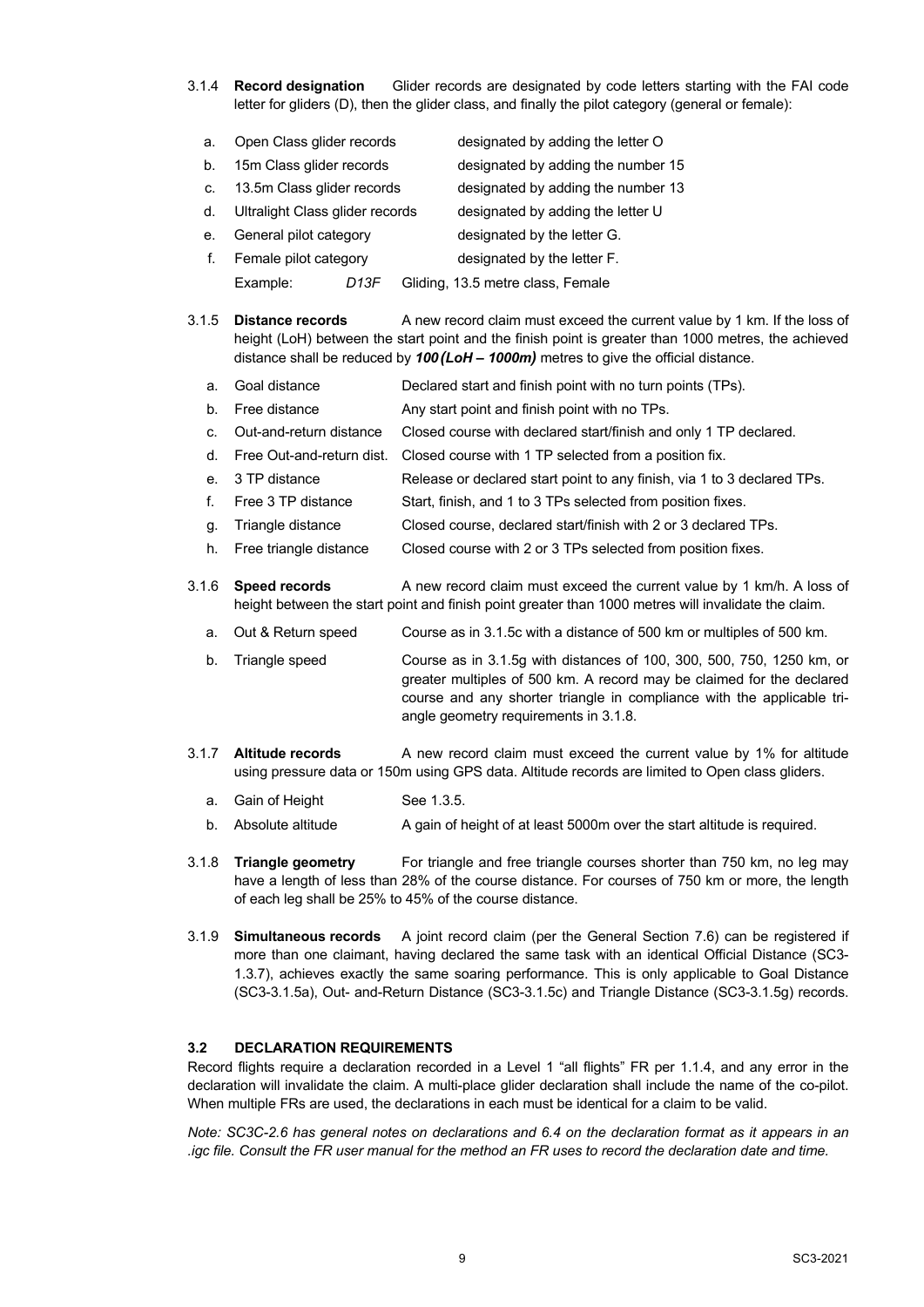### **3.3 FLIGHT EVIDENCE REQUIREMENTS**

The OO certifying the claim shall be approved by the NAC per 4.2.3b and shall follow 4.3.1 to 4.3.5, and 4.4.1. The .igc file from all FRs used must be submitted with the claim (see also 3.3.3b for high altitude claims). The OO shall provide control (3.0d) of each FR by noting its type & serial number, and inspect its installation as described in the approval document for each FR.

- 3.3.1 **Position evidence** Position evidence shall be taken from the .igc file.
	- a. RELEASE POINT The position data shall clearly indicate the release point (or MoP stop). If a MoP is not being used, the pilot should descend or make a steep turn as soon as possible. The release point shall be taken at the start of this turn or descent*. See SC3C-10.8b.*
	- b. START/FINISH LINE Where a start line and/or finish line is required, the position data must show that the glider crossed it in the correct direction per 1.3.1 and 1.3.2.
	- c. TURN POINTS ACHIEVED For declared turn points, the position data must show that a fix was recorded within the OZ or a straight line between consecutive valid fixes passes through the OZ. When a turn point is not required to be declared, a fix is selected post-flight.
- 3.3.2 **Time evidence** Start or finish time is determined by linear interpolation between the last fix before crossing and the first fix after crossing the start or finish line. The data sampling rate in each FR must be set to at least once per minute.
- 3.3.3 **Altitude evidence** GPS altitudes use the WGS84 Ellipsoid for the zero altitude datum.
	- a. Up to 15,000 metres, pressure data recorded by an FR shall be used.
	- b. Above 15,000 metres, GPS altitude data from an IGC-approved High Altitude Flight Recorder (HAFR) shall be used.

*For more details on HAFRs, see the Technical Specification for IGC-approved Flight Recorders, Annex B (SC3B), and Annex C (SC3C).*

- c. For altitude flights, both GPS and pressure altitude shall be recorded. The resulting profiles of the GPS and pressure altitudes must correspond to ensure no anomaly is present in the evidence.
- d. For a gain-of-height record claim having a high point above 15,000 metres, the evidence for the low point shall also come from GPS altitude data.
- e. Start or finish altitude is determined by linear interpolation between the last fix before crossing and the first fix after crossing the start or finish line.

### 3.3.4 **Flight continuity**

- a. The flight data must show there was no intermediate landing by the glider and a MoP was not used during the soaring performance.
- b. An interruption in barometric data will not invalidate proof of flight continuity provided the OO and the NAC are convinced that no critical data is missing and the evidence remains indisputable. For multiple FRs use, 4.3.4 applies if data discrepancies exist between the .igc files used for the claim. *Evidence of flight continuity can also be assessed from a time plot of the GPS height data*.
- 3.3.5 **Barometric calibration period** For distance and speed claims, the barometric function of the FR used for the claim shall be calibrated within 5 years prior to the flight *or* within 2 months after the flight. Both calibrations are required for altitude and gain of height records, with the less favourable of the two used to make the calculations. The pressure altitude is to be corrected using the calibration chart data (see 4.3.4c).
- 3.3.6 **Means of propulsion evidence and MoP recorder procedures** The OO shall certify in Record Form D (see 3.6) the means used to determine that the MoP recorder functioned correctly.

### **3.4 FAI RECORD CLAIM FORMS**

For claims submitted to the FAI, the current IGC-approved FAI claim forms must be used. Forms are available from the IGC web site at https://www.fai.org/igc-documents – then click on *Records* and on *Record Claim Forms.* They are also available in hard copy from the FAI office and NACs. For national records, the NAC may issue its own forms similar to the FAI versions.

*Note: Refer to SC3-1.7 on the accuracy and precision of claimed record values.*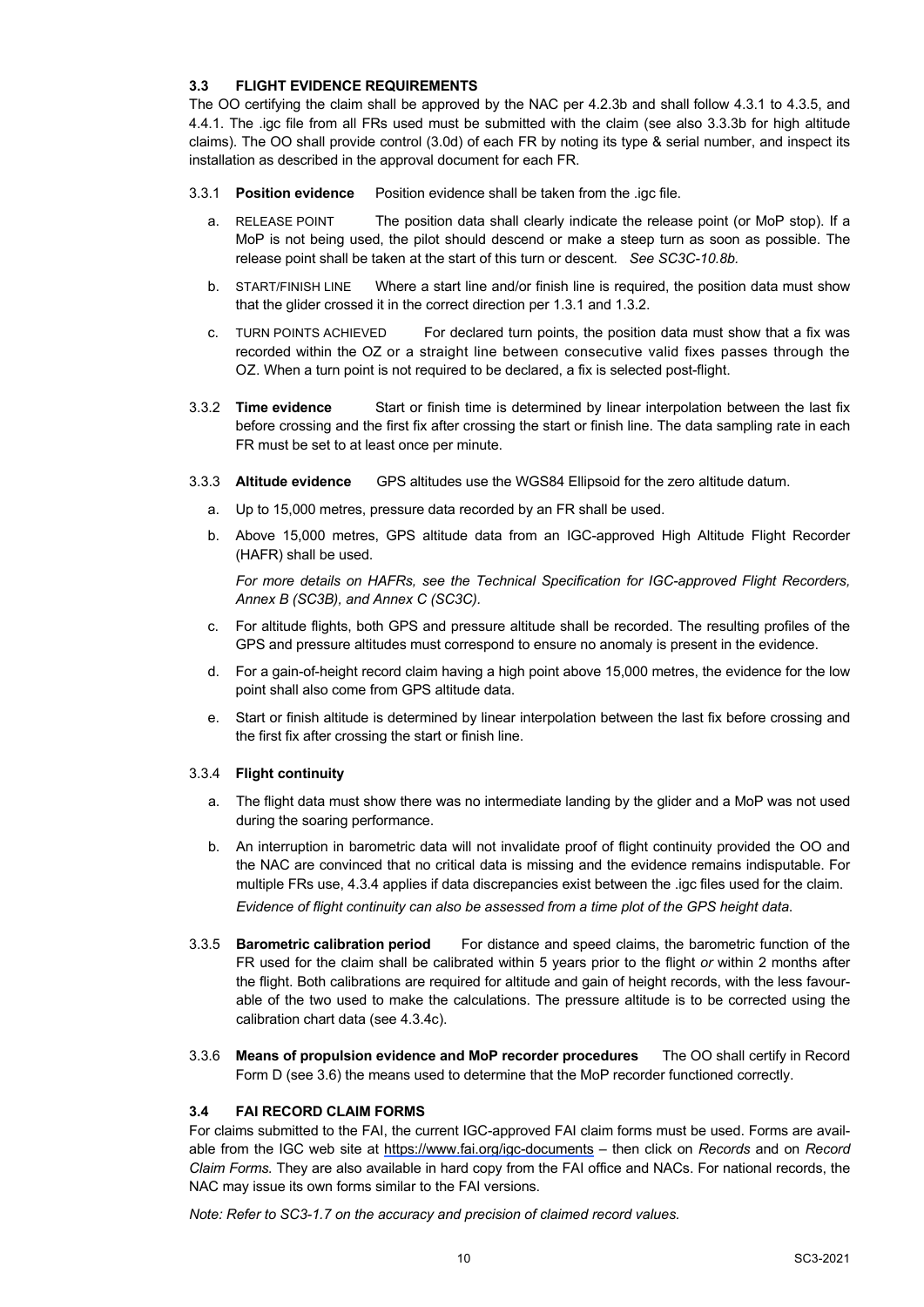- a. **Form A** Absolute altitude or Gain of Height records (Open class only)
- b. **Form B** Distance records
- c. **Form C** Speed records
- d. **Form D** Motor glider records. Form is additional to other forms if appropriate to the claim.
- e. **Form E** To be completed by all NACs involved. Form must be included with claim file.

### **3.5 TIME LIMIT on CLAIMS**

Notice of a record claim must be submitted to record@fai.org by the controlling NAC, the organising NAC, or OO, and the FAI must receive the claim within seven days of the flight. In exceptional circumstances, the president of the IGC may grant an extension. Telephone, fax, e-mail, and similar types of notification are acceptable. The organising NAC shall forward the complete claim documentation to reach the FAI within 120 days of the date of the flight unless an extension of time has been authorised by the IGC President (GS-6.8.1 refers).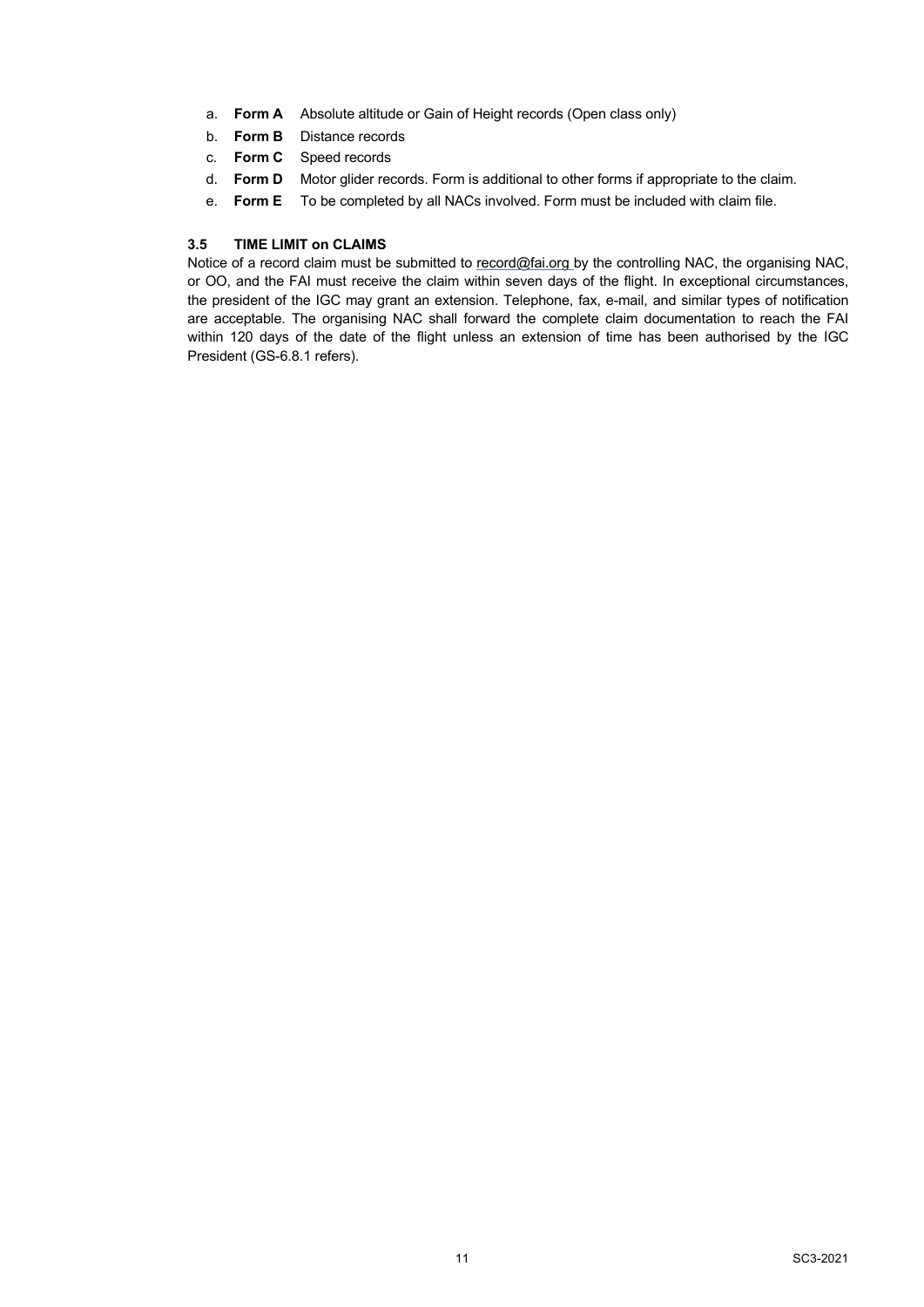# **Chapter 4**

### **OFFICIAL OBSERVERS and CERTIFICATION**

### **4.1 NATIONAL AIRSPORT CONTROL**

The National Airsport Control (NAC) has administrative responsibility for a nation's sport aviation activities, such as issuing Sporting Licences. The verification of national records and other responsibilities are often delegated to the national gliding body. In SC3 and SC3C, NAC refers to either body. See SC3C-1.2 and 1.3 for recommended practices by NACs.

- a. *ORGANISING NAC* The pilot's nationality or residency determines the NAC responsible for issuing them a Sporting Licence, certifying the pilot's achievement and, in the case of a World or Continental record, sending the record claim file to the FAI, regardless of where the record attempt took place.
- b. *CONTROLLING NAC* When a record or badge flight originates in a country other than that of the organising NAC, the NAC of the host country shall control the flight.

Visiting OOs may be appointed (prior to the flight) by the controlling NAC to act on its behalf. The OO may forward the completed claim directly to the organising NAC after the controlling NAC has reviewed the claim and confirms to the organising NAC that the flight was flown legally.

c. If a controlling NAC does not exist or is inactive in a country, the organising NAC may control a record or badge flight there. If the organising NAC is not sure of the current FAI status of a country, it shall contact *members@fai.org* or *https://www.fai.org/members* for the current list of NACs.

### **4.2 OO REQUIREMENTS**

4.2.1 **Appointment and jurisdiction** OOs are appointed by their organising NAC and act within its jurisdiction. OOs may also serve within the jurisdiction of a controlling NAC when authorized by the controlling NAC to do so (see 4.1b).

Directors of competitions sanctioned by FAI or a NAC may act as OOs for badge or record flights undertaken during a competition.

4.2.2 **Duties** As the representative of the FAI, the OO oversees FAI badge and record attempts, and any other soaring performance a NAC may define within its authority. In case of a violation of duty by an OO, the appointment of the OO shall be withdrawn.

### 4.2.3 **Competence**

a. OOs must be familiar with the Code and the air regulations pertinent to the flight, and have the integrity and competence necessary to control and certify that flight.

*SC3C-1.3 gives recommended practices for NAC administration and training of OOs.*

- b. OOs must have written approval by their NAC to act for World or Continental record flights and is to be included in Part 1 of FAI record Form E for these claims. Previous satisfactory experience as an OO for badges or national records should be a prerequisite.
- c. OOs should be familiar with evaluation problems as outlined in SC3C-10.8. An OO shall be familiar with, or have available from the pilot, the GFAC approval documents of any FR used, and/or the controlling NAC approval document for any PR used.

### 4.2.4 **Conflict of interest**

All persons involved in data verification and claim approval must conform to the FAI Code of Ethics, evaluating the claim objectively according to the rules and procedures of the Code. As such, no one involved in a World or Continental record claim may have a special personal interest in the outcome of that claim, and OOs may not act for any record or badge attempt in which they have any financial interest or in which they are the pilot or passenger.

*Note: Ownership of the glider shall not be considered "financial interest". In essence, monetary or other substantial gain shall not depend on the successful certification of the claim by the OO or other individuals concerned.*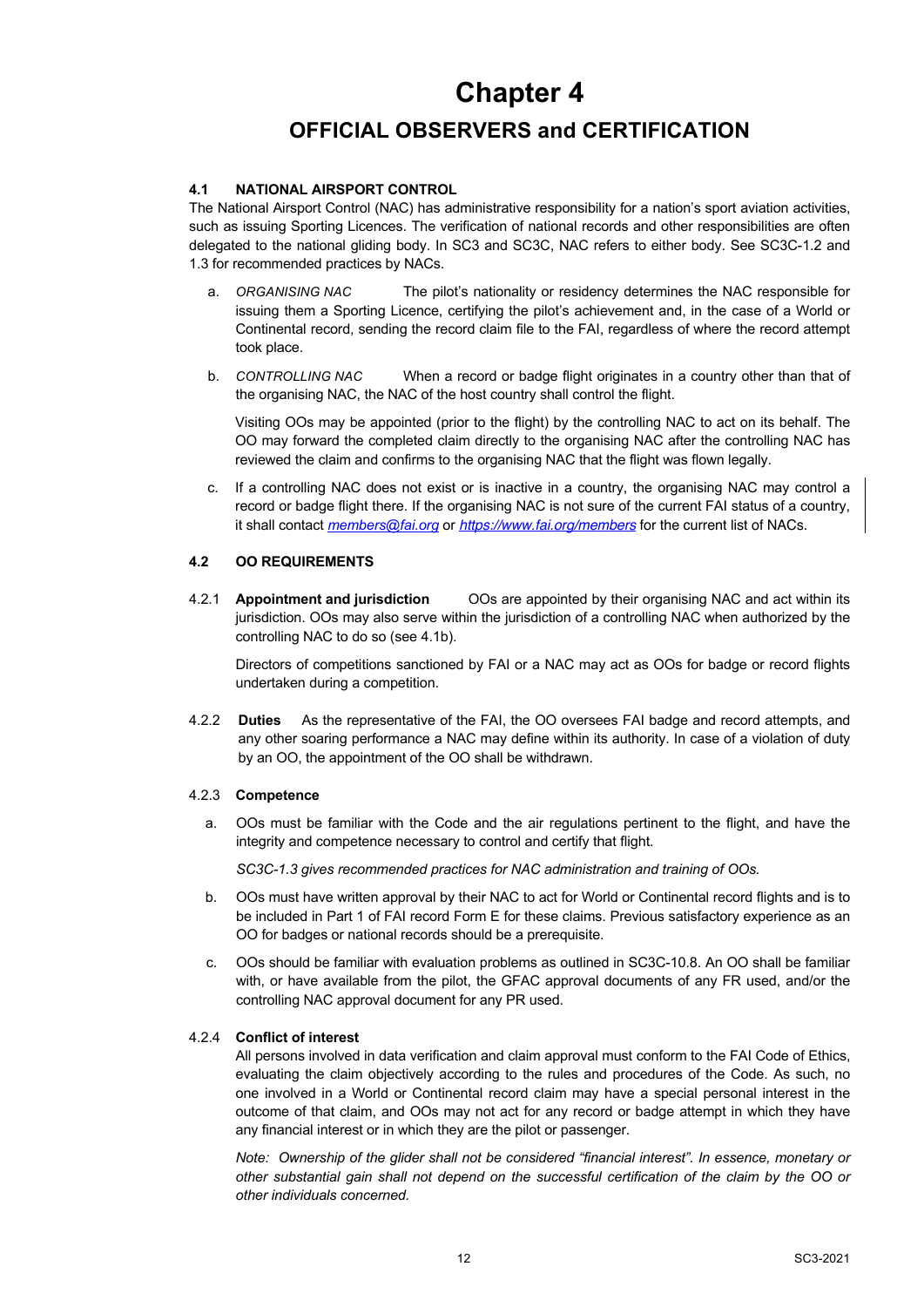### **4.3 FLIGHT CONTROL**

4.3.1 **Pre-flight control actions** If present at takeoff, an OO shall confirm pilot name(s) and the glider flown. If this is not possible, an OO shall seal each FR (or PR) to the glider. In either case, and for each FR or PR, an OO must perform the control actions required and, for motor gliders, verify the means used to detect MoP use.

*Ref: FR approval documents and SC3C-7.3a; 2.2.6 & 2.4.7 for badges; 3.3 & 3.3.4 for records.*

- 4.3.2. **Independent evidence** Evidence is required that is independent of any FR/PR to confirm the time and location of take-off, pilot name(s), and glider ID. For a Silver/Gold duration flight controlled by the continual attention of an OO, this OO must also witness and certify the times of release and landing (see 4.4.2d certificate).
- 4.3.3 **Post-flight control actions** For each FR (or PR), an OO shall inspect any seals applied before take-off and perform or supervise data transfer. Claim submission shall be performed by that OO or another qualified person who shall submit:
	- The original data on the memory device as soon as possible after landing. This must include the .igc file and the device file in its original format (if different). The claim shall include a copy of the calibration certificate for each .igc file submitted for analysis.
	- The appropriate claim form(s), including OO's evidence that any manually recorded times and locations for the flight correspond to the equivalent FR/PR data.
- 4.3.4 **Data analyst** A person approved by the NAC shall perform data analysis as follows:
	- a. The .igc file(s) for the claimed flight(s) must be the one(s) originally transferred from the FR or PR. The .igc file from any recording device that does not have a sufficient approval level for the claim being made shall be disregarded when performing the data analysis. Confirm the security of each file using the appropriate validation program and verify continuity of flight.
	- b. Achieved way point fixes shall be determined from the FR or PR evidence. When multiple devices are used and discrepancies exist, 4.3.5 shall apply. Any measurement or calculation inaccuracy related to the flight data is to be interpreted to the maximum disadvantage of the pilot.

*Analysis guidance is given in SC3C-10.*

c. For badge and distance record claims the pressure altitude shall be corrected for instrument error by applying the calibration data as appropriate. When absolute altitude is to be determined for a record claim, pressure altitudes must also be corrected for non-standard atmospheric pressure. Guidance is given in SC3C 3.5 and 3.6.

#### 4.3.5 **File discrepancies between multiple devices**

- a. If a minor discrepancy exists in pilot data, a statement shall be attached explaining, for example, how it is known that "J. Jones" and "James L. Jones" refer to the same person.
- b. When a data gap in excess of 1 minute or numerous smaller gaps exist in the .igc file generated by one device, the data from another device shall be used to confirm continuity of flight.
- c. When device accuracy in time, position, or altitude lead to different final results, the result of least benefit to the claim shall be used.
- d. If the data from one FR/PR shows that a way point is missed but the data from another shows proper achievement, the way point is considered to have been reached.
- e. When multiple FRs are used, any stored coordinate differences arising from device design shall be at most +/- 0.001 minutes at each way point.

### **4.4 CERTIFICATES**

A certificate is a written statement signed by a person who has first-hand knowledge that the statement is true. Whether part of a pre-printed claim form or provided as an attachment, any required certificate must clearly relate to the flight, contain the information required, and be signed by the appropriate person(s). Negligent certifications or willful misrepresentations are grounds for disciplinary action by the NAC concerned.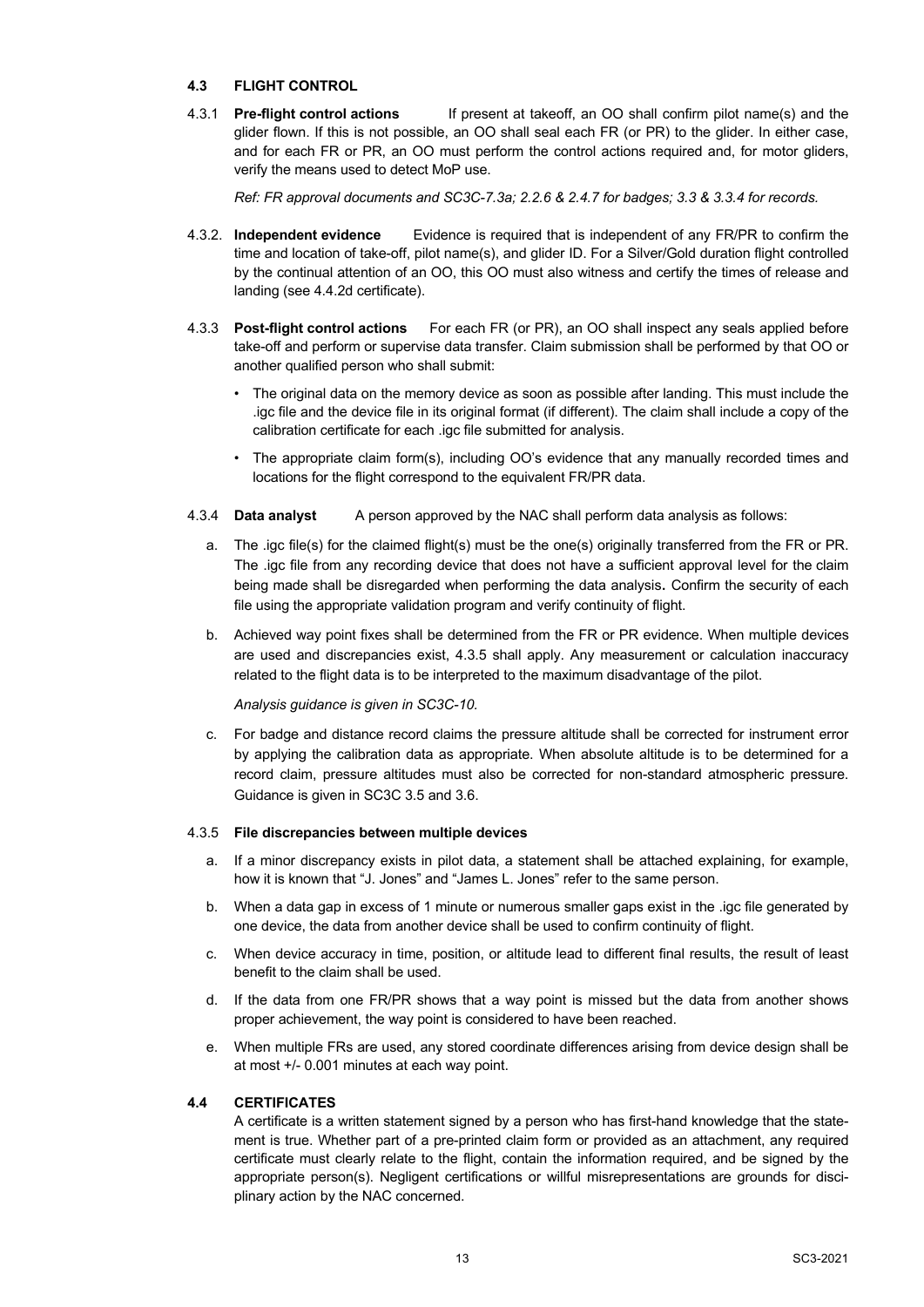- 4.4.1 **Certification by OO** More than one OO may be involved in a flight claim. Individual certificates pertaining to portions of flight evidence shall be verified by the OO involved. A "certifying OO" shall gather the requisite certificate(s) from all OOs involved in the claim and complete and verify the information in the applicable FAI record claim form(s) or NAC-specified badge claim form(s). Calibration certificates excepted, any person signing a certificate shall also provide his or her name, address and, if possible, contact phone number or e-mail address. At a minimum, the certifying OO shall:
	- a. review the pre-flight declaration.
	- b. verify the physical evidence of the claim per 4.3.4.
	- c. evaluate the flight data on the .igc file.
	- d. confirm that all applicable OO control actions in 4.3 were performed.
	- e. obtain required certificates listed in 4.4.2 and countersign those that are complete and consistent with the claim.

#### 4.4.2 **Certificates**

a. PILOT CERTIFICATE OF REGULATORY COMPLIANCE For all claims the pilot certifies that the flight was conducted in accordance with the Code, was flown in compliance with all the glider manufacturer's and national operating limitations, and is in accordance with national flight regulations (airspace, night flight, etc.).

*For records, this certificate is on the IGC Record Forms A, B, and C.*

- b. OO CERTIFICATE For all claims, this certificate lists the applicable control actions performed and, for each one, the date and the signature and OO number of the OO who performed it. Certificates may originate from more than one OO in a given claim.
- c. OO CORRECTION CERTIFICATE This certificate identifies the glider and the pilot for NAC claims officer approval when, for a Silver or Gold badge claim, this data is incorrectly entered or stored in an FR or PR.
- d. TAKE-OFF and LANDING TIME CERTIFICATE This certificate states the time and location of takeoff, and for a duration flight having no FR/PR on board, also the landing time.
- e. CALIBRATION CERTIFICATE Instrument error at intervals throughout the FR or PR range will be listed on a current calibration certificate that includes the laboratory's logo or name. This certificate shall include:
	- FR or PR model and serial number and the range of its pressure transducer.
	- date of calibration
	- calibration table
	- date, name, and signature of calibration laboratory official.
- f. POSITION RECORDER CERTIFICATE This certificate shall state that the PR used cannot record estimated fixes on the claimed flight if that is an option the PR has. See 2.5e.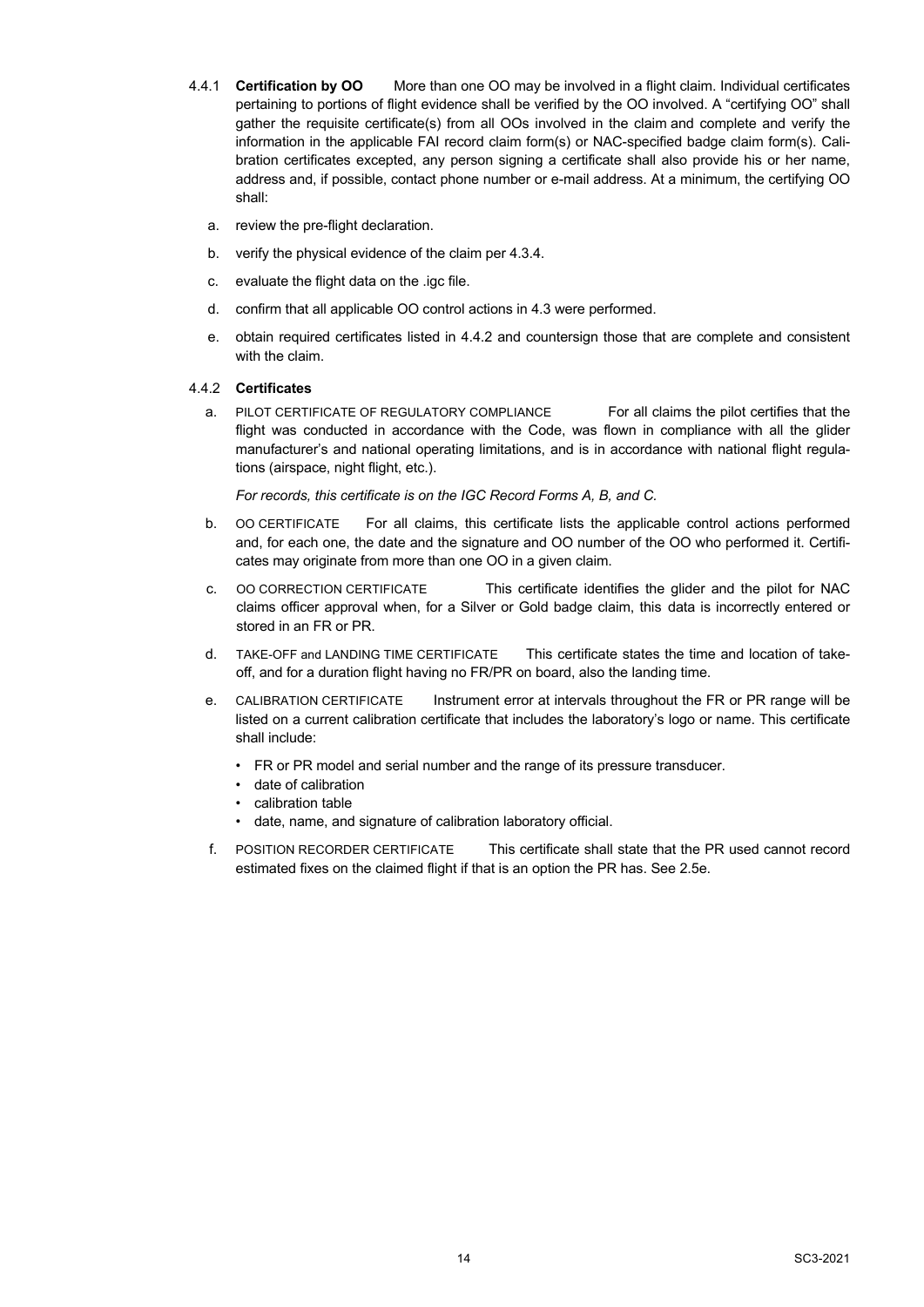# **Chapter 5 GLIDER CLASSES**

### **5.1 TIME PERIOD for CHANGES to CLASS DEFINITIONS**

The minimum period between the announcement and implementation of a new competition or record class or major alteration to the rules of an existing class shall not normally be less than four years. Minor alterations not requiring design changes shall normally have two years notice. The IGC may reduce the period of notice for special reasons.

### **5.2 CLASS DEFINITIONS**

| 5.2.1 | <b>Open Class</b>               | No limitations.                                                                                                                                                                                     |
|-------|---------------------------------|-----------------------------------------------------------------------------------------------------------------------------------------------------------------------------------------------------|
|       | 5.2.2 20 Metre Multi-seat Class | The only limitations are a maximum span of 20,000 mm<br>and a crew of two persons shall be carried.                                                                                                 |
| 5.2.3 | <b>18 Metre Class</b>           | The only limitation is a maximum span of 18,000 mm.                                                                                                                                                 |
| 5.2.4 | <b>15 Metre Class</b>           | The only limitation is a maximum span of 15,000 mm.                                                                                                                                                 |
| 5.2.5 | 13.5 Metre Class                | The only limitation is a maximum span of 13,500 mm.                                                                                                                                                 |
| 5.2.6 | <b>Standard Class</b>           |                                                                                                                                                                                                     |
| a.    | <b>WINGS</b>                    | The span must not exceed 15,000 mm. Any method of changing the wing profile<br>other than by normal use of the ailerons is prohibited. Lift increasing devices are<br>prohibited, even if unusable. |
| $b$ . | AIR BRAKES                      | The glider must be fitted with air brakes that cannot be used to increase perfor-<br>mance. Drag parachutes are prohibited.                                                                         |
| C.    | <b>WHEEL</b>                    | The undercarriage may be fixed or retractable. The main landing wheel shall be at<br>least 300 mm in diameter and 100 mm in width.                                                                  |
| 5.2.7 | <b>Club Class</b>               | The glider must appear on an approved list of handicaps.                                                                                                                                            |

### **5.3 MEASUREMENT of WING SPAN**

Wing span, for the purpose of conformity with competition and record class rules, is the maximum distance between the two planes tangent to the wing tips and parallel to the glider plane of symmetry and the weight of each wing supported to allow the wing to match its unloaded shape.

Note: *The unloaded shape depends on the design of the glider, but will generally mean that all sections of the trailing edge along the length of the wing are straight.*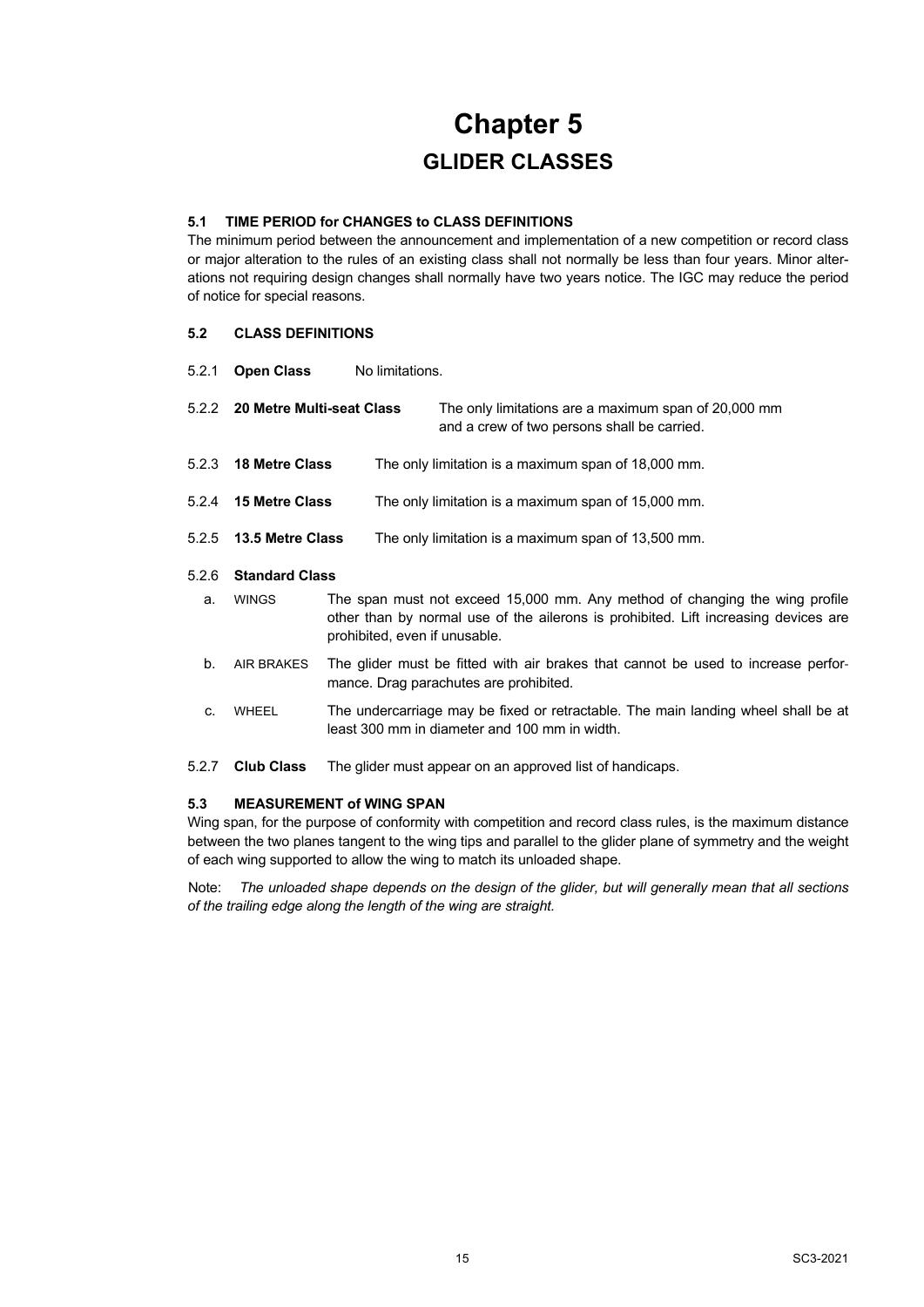### **INDEX**

| air pressure recording         |  |
|--------------------------------|--|
| calibration certificate4.4.2f  |  |
| calibration period2.4.6, 3.3.5 |  |
| altitude                       |  |
|                                |  |
|                                |  |
|                                |  |
|                                |  |

### **B**

**A**

| badges |  |
|--------|--|
|        |  |
|        |  |

### **C**

| calibration                              |  |
|------------------------------------------|--|
|                                          |  |
| out of calibration use 2.4.3c            |  |
| period for FRs2.4.6, 3.3.5               |  |
| submission 2.4.3a, 3.3.5                 |  |
| certificates                             |  |
|                                          |  |
| air pressure recording calibration4.4.2f |  |
| regulatory compliance by pilot4.4.2a     |  |
| certification of OO actions4.4.2b        |  |
| claims                                   |  |
| forms for FAI records3.4                 |  |
|                                          |  |
| classes, FAI definitions 3.1.2, 5.2      |  |
| closed course, definition1.2.11          |  |
|                                          |  |
| continuity of flight 2.4.5, 3.3.4        |  |
|                                          |  |
|                                          |  |

### **D**

| data analysis                           |  |
|-----------------------------------------|--|
|                                         |  |
| more than one FR used2.5.3c, 3.3, 4.3.4 |  |
| data sampling rate2.4.1, 3.3.1          |  |
| declaration                             |  |
|                                         |  |
|                                         |  |
|                                         |  |
| pilot/glider data error 2.3b, 4.4.2c    |  |
| Diamonds                                |  |
|                                         |  |
|                                         |  |
|                                         |  |
| Diploma, requirements for2.2.4          |  |
| duration                                |  |
| no declaration required2.4.1            |  |
|                                         |  |
|                                         |  |

### **E**

| evidence                                |  |
|-----------------------------------------|--|
|                                         |  |
|                                         |  |
| means of propulsion 2.4.2, 3.3.6, 4.3.1 |  |

### **F**

| finish                                     |  |
|--------------------------------------------|--|
| altitude and time1.3.2, 2.4.3a             |  |
|                                            |  |
|                                            |  |
| fix                                        |  |
|                                            |  |
| finish point  1.2.10c / 10d                |  |
|                                            |  |
|                                            |  |
| flight recorder                            |  |
| approval documents2.2.6, 2.4, 3.3, 3.3.3b  |  |
| control of by OO 2.0b, 3.0d                |  |
|                                            |  |
| data analysis 2.4.8, 3.3.8                 |  |
| discrepancies between FRs  2.4, 3.3, 4.3.5 |  |
|                                            |  |
| more than one used 2.0b, 2.4, 3.4          |  |
| position evidence 2.4.2, 3.3.2             |  |
| world record verification 3.0b             |  |

### **G**

| gain of height, definition 1.3.5, 1.4.2a |  |
|------------------------------------------|--|
| General Section of Sporting Code 1.0.1   |  |
|                                          |  |
| Gold badge requirements 2.2.2            |  |
| <b>GPS</b>                               |  |
|                                          |  |
| height recording above 15,000 m3.3.3b    |  |
| height using PR data2.4.3b               |  |

### **H**

| height                                       |  |
|----------------------------------------------|--|
| adjustment, calculation2.4.4, 3.1.5/6, 3.3.6 |  |
|                                              |  |
|                                              |  |
| margin using PR data2.4.3b                   |  |

### **L**

| limits                                  |  |
|-----------------------------------------|--|
| calibration time 2.4.6, 3.3.5           |  |
| on record claim submission3.5           |  |
| loss of height                          |  |
|                                         |  |
|                                         |  |
|                                         |  |
|                                         |  |
| М                                       |  |
| Means of Propulsion                     |  |
| control, with MoP recorder 2.4.7, 3.3.6 |  |
| recorder, definition 1.1.8              |  |
|                                         |  |
| multi-place gliders 3.1.3, 3.2          |  |

### **N**

National Aerosport Control (NAC) duties .......4.1